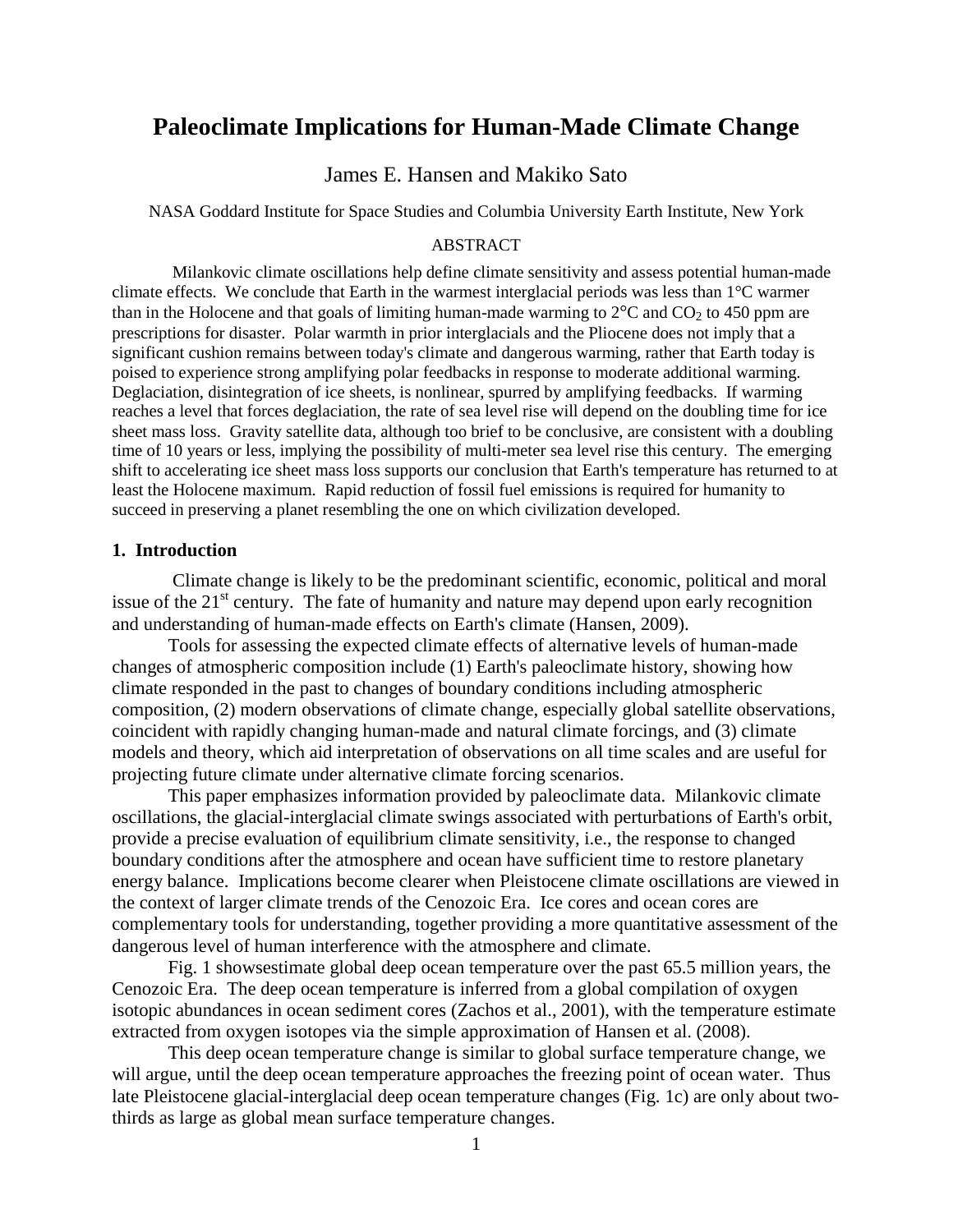In this paper we discuss Cenozoic climate change and its relevance to understanding of human-made climate change. We review how Milankovic climate oscillations provide a precise measure of climate sensitivity to any natural or human-made climate forcing. We summarize how temperature is extracted from ocean cores to clarify the physical significance of this data record, because, we will argue, ocean core Milankovic data have profound implications about the dangerous level of human-made interference with global climate. Finally we discuss the temporal response of the climate system to the human-made climate forcing.

# **2. Cenozoic Climate Change**

The Cenozoic era illustrates the huge magnitude of natural climate change. Earth was so warm in the early Cenozoic that polar regions had tropical-like conditions – indeed, there were alligators in Alaska (Markwick, 1998). There were no large ice sheets on the planet, so sea level was about 75 meters higher than today.

Earth has been in a long-term cooling trend for the past 50 million years (Fig. 1a). By approximately 34 Mya (million years ago) the planet had become cool enough for a large ice sheet to form on Antarctica. Ice and snow increased the albedo ('whiteness' or reflectivity) of that continent, an amplifying feedback that contributed to the sharp drop of global temperature at that time. Moderate warming between 30 and 15 Mya was not sufficient to melt all Antarctic ice. The cooling trend resumed about 15 Mya and accelerated as the climate became cold enough for ice sheets to form in the Northern Hemisphere and provide their amplifying feedback.

The Cenozoic climate changes summarized in Fig. 1 contain insights and quantitative information relevant to assessment of human-made climate effects. Carbon dioxide  $(CO_2)$  plays a central role in both the long-term climate trends and the short-term oscillations that were magnified as the planet became colder and the ice sheets larger. Cenozoic climate change is discussed by Zachos et al. (2001), IPCC (2007), Hansen et al. (2008), and many others. We describe here implications about the role of  $CO<sub>2</sub>$  in climate change and climate sensitivity.

 $CO<sub>2</sub>$  is the principal forcing that caused the slow Cenozoic climate trends over millions of years, as the solid Earth (volcanic) source altered the amount of  $CO<sub>2</sub>$  in surface carbon reservoirs (atmosphere, ocean, soil and biosphere).  $CO<sub>2</sub>$  is also a principal factor in the short-term climate oscillations that are so apparent in parts (b) and (c) of Fig. 1. However, in these glacialinterglacial oscillations atmospheric  $CO<sub>2</sub>$  operates as a feedback: total  $CO<sub>2</sub>$  in the surface reservoirs changes little on these shorter time scales, but the distribution of  $CO<sub>2</sub>$  among the surface reservoirs changes as climate changes. As the ocean warms, for example, it releases  $CO<sub>2</sub>$ to the atmosphere, providing an amplifying climate feedback that causes further warming.

The fact that  $CO<sub>2</sub>$  is the dominant cause of long-term Cenozoic climate trends is obvious from consideration of Earth's energy budget. Such large climate changes cannot result from redistribution of energy within the climate system, as might be caused by changes of atmosphere or ocean dynamics. Instead a substantial global climate forcing is required. The climate forcing must be due to a change of energy coming into the planet or changes within the atmosphere or on the surface that alter the planet's energy budget.

Solar luminosity is increasing on long time scales, as our sun is at an early stage of solar evolution, "burning" hydrogen, forming helium by nuclear fusion, slowly getting brighter. The sun's brightness increased steadily through the Cenozoic, by about 0.4 percent according to solar physics models (Sackmann et al., 1993). Because Earth absorbs about 240 W/m<sup>2</sup> of solar energy, that brightness increase is a forcing of about  $1 \text{ W/m}^2$ . This small linear increase of forcing, by itself, would have caused a modest global warming through the Cenozoic Era.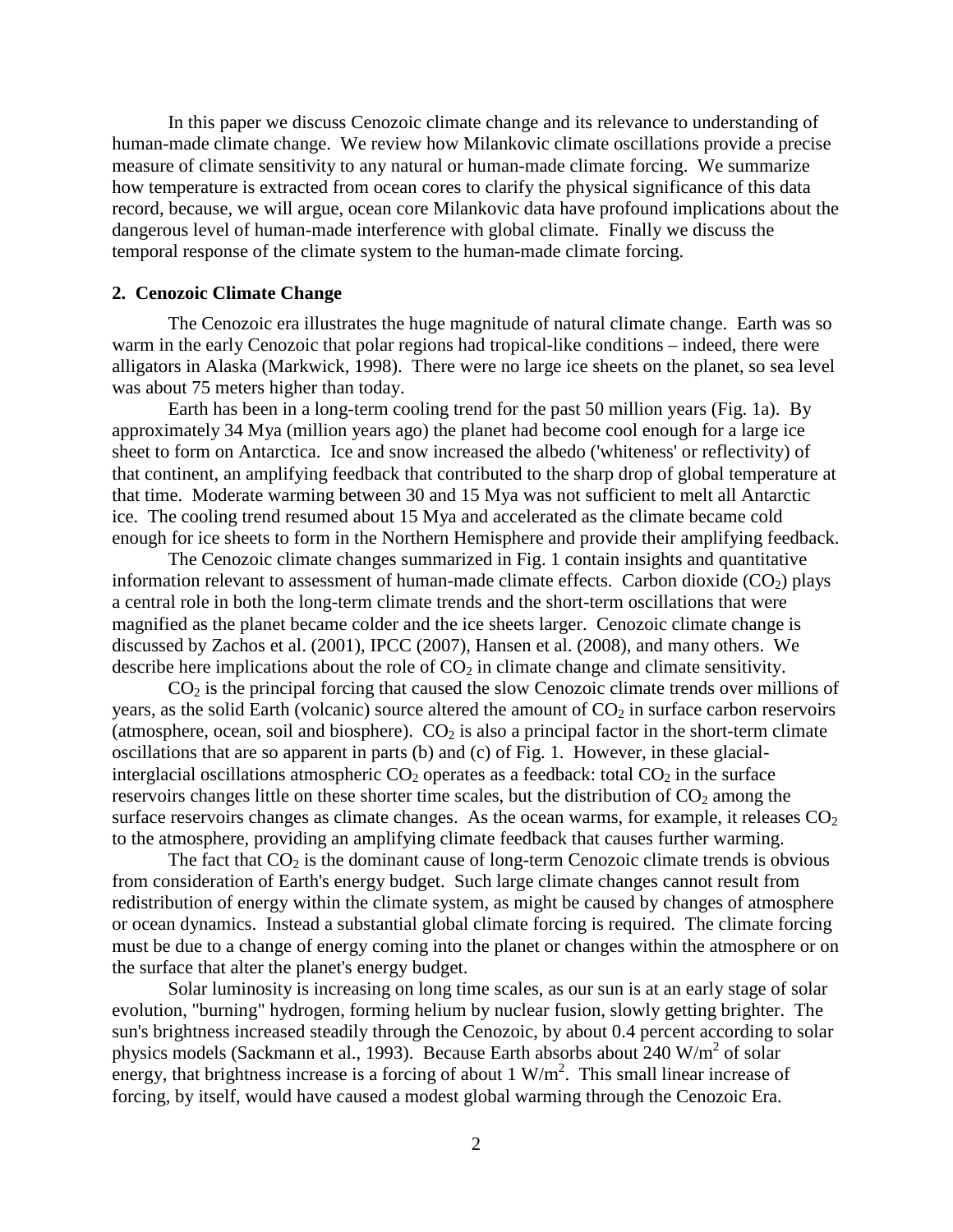

 Fig. 1. Global deep ocean temperature in the Cenozoic Era, with the Pliocene and Pleistocene expanded in (b) and the last half million years further expanded in (c). High frequency variations (black) are 5 point running means of original data (Zachos et al., 2001), while the red and blue curves have 500 ky resolution. Blue bars indicating ice sheet presence are darker when ice sheets were close to their full size.

Continental locations also affect the planet's energy balance, because ocean and continent albedos differ. However, most continents were near their present latitudes at the beginning of the Cenozoic (Blakey, 2008), so this surface climate forcing did not exceed about 1  $W/m<sup>2</sup>$ .

In contrast, atmospheric  $CO<sub>2</sub>$  during the Cenozoic changed from at least 1000 ppm in the early Cenozoic to as small as 170 ppm during recent ice ages. The resulting climate forcing, as can be computed accurately for this  $CO<sub>2</sub>$  range using formulae in Table 1 of Hansen et al. (2000), exceeds 10  $W/m^2$ . It is clear that  $CO_2$  was the dominant climate forcing in the Cenozoic.

Global temperature change during the first half of the Cenozoic is consistent with expectations based on knowledge of plate tectonics (continental drift). India was the only land area located far from its current location at the beginning of the Cenozoic. The Indian plate was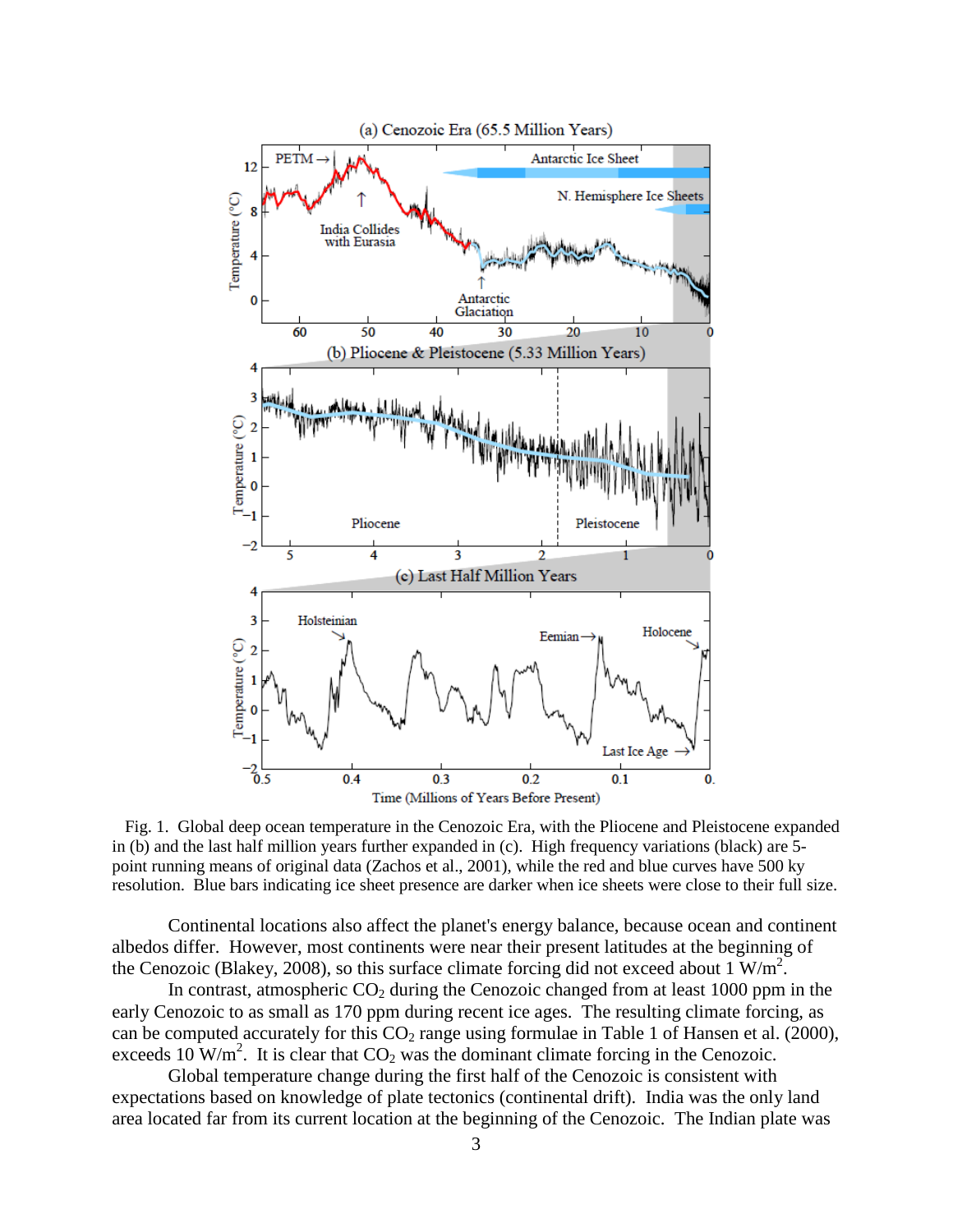still south of the Equator, but moving northward at a rate of about 20 cm per year (Kumar et al., 2007), a rapid continental drift rate. The Indian plate moved toward and through the Tethys Ocean, now the Indian Ocean, which had long been the depocenter for carbonate and organic sediments from major world rivers.

The total amount of carbon in the surface carbon reservoirs on long time scales is determined by the balance between outgassing (via volcanoes and seltzer springs) from the solid Earth and burial back into Earth's crust (Berner, 2004).  $CO<sub>2</sub>$  outgassing occurs via metamorphism of ocean crust as it is subducted beneath moving continental plates. Burial is primarily via the chemical weathering of rocks with deposition of carbonates on the ocean floor, but to a less extent via burial of organic matter, some of which eventually may form fossil fuels.

Rates of outgassing and burial of  $CO_2$  are each typically  $10^{12}$ - $10^{13}$  mol C/year (Staudigel et al., 1989; Edmond and Huh, 2003; Berner, 2004). The imbalance between outgassing and burial is limited by negative feedbacks in the geochemical carbon cycle (Berner and Caldeira, 1997), but a net natural imbalance of the order of  $10^{12}$  mol C/year can be maintained on long time scales, as continental drift changes the rate of outgassing. Such an imbalance, after distribution among surface reservoirs, is only  $\sim 0.0001$  ppm/year of atmospheric CO<sub>2</sub>. That rate is negligible compared to the present human-made atmospheric  $CO<sub>2</sub>$  increase of  $\sim$ 2 ppm/year, yet in a million years such a crustal imbalance alters atmospheric  $CO<sub>2</sub>$  by ~100 ppm.

The strong global warming trend between 60 and 50 My ago was surely a consequence of increasing atmospheric  $CO<sub>2</sub>$ , as the Indian plate subducted carbonate-rich ocean crust while traversing the Tethys Ocean. The magnitude of the  $CO<sub>2</sub>$  source continued to increase until India crashed into Asia and began pushing up the Himalaya Mountains and Tibetan Plateau. Emissions from this tectonic source continue even today, but the magnitude of emissions began decreasing after the Indo-Asian collision and as a consequence the planet cooled. The climate variations between 30 and 15 million years ago, when the size of the Antarctic ice sheet fluctuated, may have been due to temporal variations of plate tectonics and outgassing rates (Patriat et al., 2008). Although many mechanisms probably contributed to climate change through the Cenozoic era, it is clear that  $CO<sub>2</sub>$  change was the dominant cause of the early warming and the subsequent long-term cooling trend.

Plate tectonics today is producing relatively little subduction of carbonate-rich ocean crust (Edmund and Huh, 2003), consistent with low Pleistocene levels of  $CO<sub>2</sub>$  (170-300 ppm) and the cool state of the planet, with ice sheets in the polar regions of both hemispheres. Whether Earth would have continued to cool in the absence of humans<sup>[1](#page-3-0)</sup>, on time scales of millions of years, is uncertain. But that is an academic question. The rate of human-made change of atmospheric  $CO<sub>2</sub>$  amount is now several orders of magnitude greater than slow geological changes. Humans now control atmospheric composition, for better or worse, and surely will continue to do so, as long as the species survives.

The Cenozoic era contributes to assessment of the dangerous level of human interference with climate. However, implications become clearer after discussion of the precise empirical evaluation of climate sensitivity provided by recent Milankovic climate oscillations and consideration of potential rates of ice sheet disintegration.

<span id="page-3-0"></span> $1$  Paleoanthropological evidence of Homo sapiens in Africa dates from about 200,000 years ago, i.e., over the last two glacial-interglacial cycles in Fig. 1c. Migration of Homo sapiens to other continents, 60,000 years ago, occurred at about the midpoint of the cooling after the penultimate (Eemian) interglacial period. Earlier human-like populations, such as Neanderthals and Homo erectus, date back at least 2,000,000 years, but, as is clear from Fig. 1a, even those species were present only in the recent time of ice ages.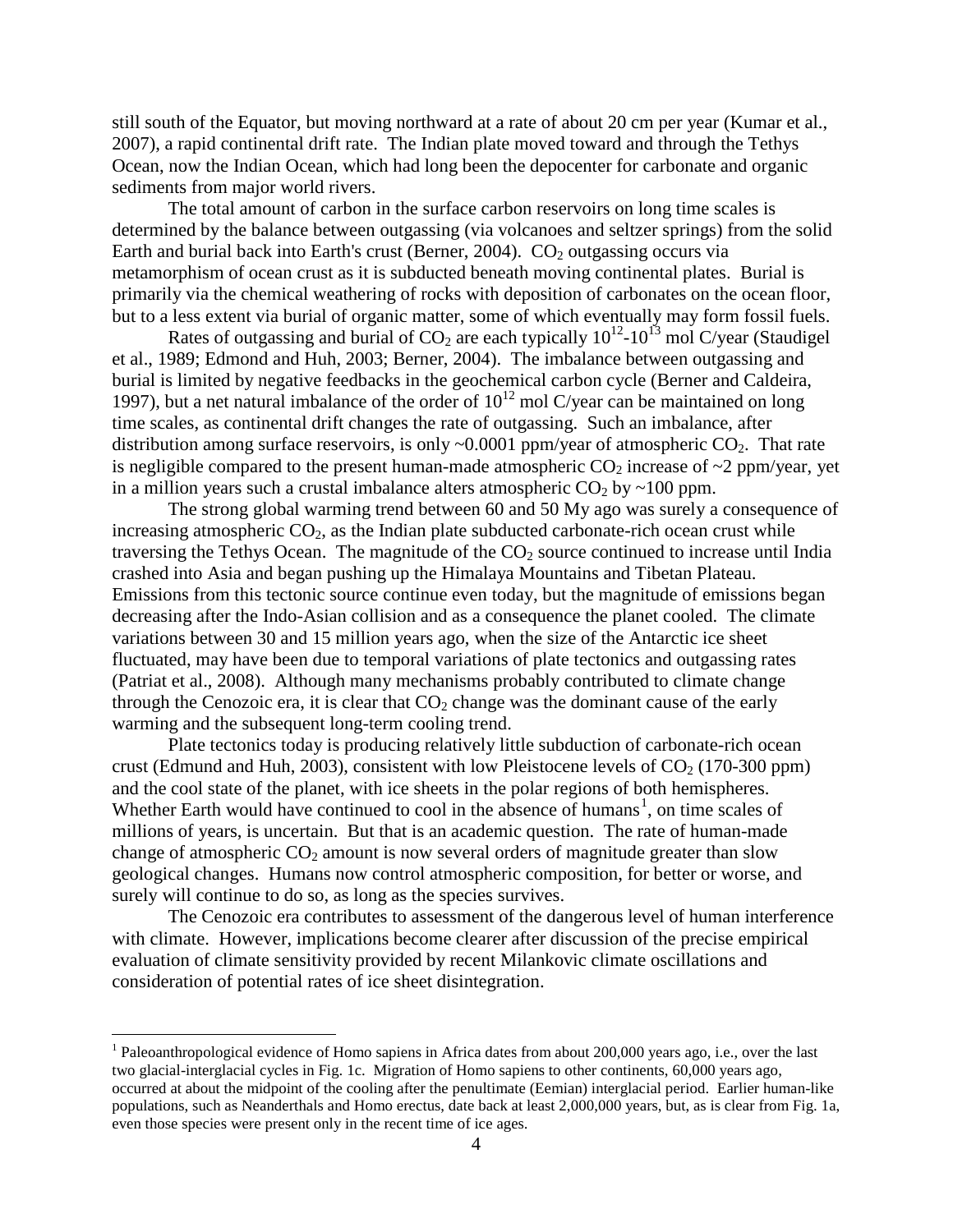

Fig. 2. Climate forcings during the ice age 20 ky ago relative to the pre-industrial Holocene.

#### **3. Fast-Feedback Climate Sensitivity**

Recent glacial-interglacial climate oscillations precisely define a specific climate sensitivity, yet this fact and its significance are not fully appreciated. Climate, averaged over a few millennia, must be in near-equilibrium during the last ice age (~20 ky ago) and in the current interglacial period prior to introduction of substantial human-made climate forcings. Any planetary energy imbalance was at most a small fraction of  $1 \text{ W/m}^2$ , as shown by considering the contrary: an imbalance approaching  $1 \text{ W/m}^2$  would be sufficient to melt all ice on Earth or change ocean temperature a large amount, contrary to numerous paleoclimate data records.

Variability of solar luminosity on Pleistocene time scales is small. Therefore the changed boundary conditions that maintained observed climate change had to be changes on Earth's surface and changes of long-lived atmospheric constituents. These forcings, as summarized in Fig. 2, are both known with reasonably good accuracy. The largest uncertainty is the calculated  $3.5 \text{ W/m}^2$  forcing due to surface changes (ice sheet area, vegetation distribution, shoreline movement) due to uncertainty in ice sheet sizes (Hansen et al., 1984; Hewitt and Mitchell, 1997).

Global temperature change of  $5 \pm 1$ °C between the last ice age and the Holocene<sup>[2](#page-4-0)</sup> implies an equilibrium climate sensitivity of  $5/6.5 \sim \frac{3}{4}^{\circ}C$  for each watt of forcing. The fact that ice sheet and greenhouse gas boundary conditions are actually slow climate feedbacks is irrelevant for the purpose of evaluating the fast-feedback climate sensitivity (Hansen et al., 1984; Lorius et at., 1990).

This empirical climate sensitivity incorporates all fast response feedbacks in the realworld climate system, including changes of water vapor, clouds, aerosols, aerosol effects on clouds, and sea ice. In contrast to climate models, which can only approximate the physical processes and may exclude important processes, the empirical result includes all processes that exist in the real world – and the physics is exact.

The sensitivity  $\frac{3}{4}$ °C per W/m<sup>2</sup> corresponds to 3°C for doubled CO<sub>2</sub> forcing (4 W/m<sup>2</sup>). If Earth were a blackbody without climate feedbacks the equilibrium response to 4  $W/m^2$  forcing would be about 1.2°C (Hansen et al., 1981, 1984). The water vapor increase and sea ice decrease

<span id="page-4-0"></span> $2 \text{ A recent review (Shakun and Carlson, 2010) of the climate change between the last glacial maximum and the$ Holocene estimated the global temperature change as 4.9°C, but they suggested this was a minimum, because they were missing data from regions of sea ice and land ice that likely had the largest temperature change.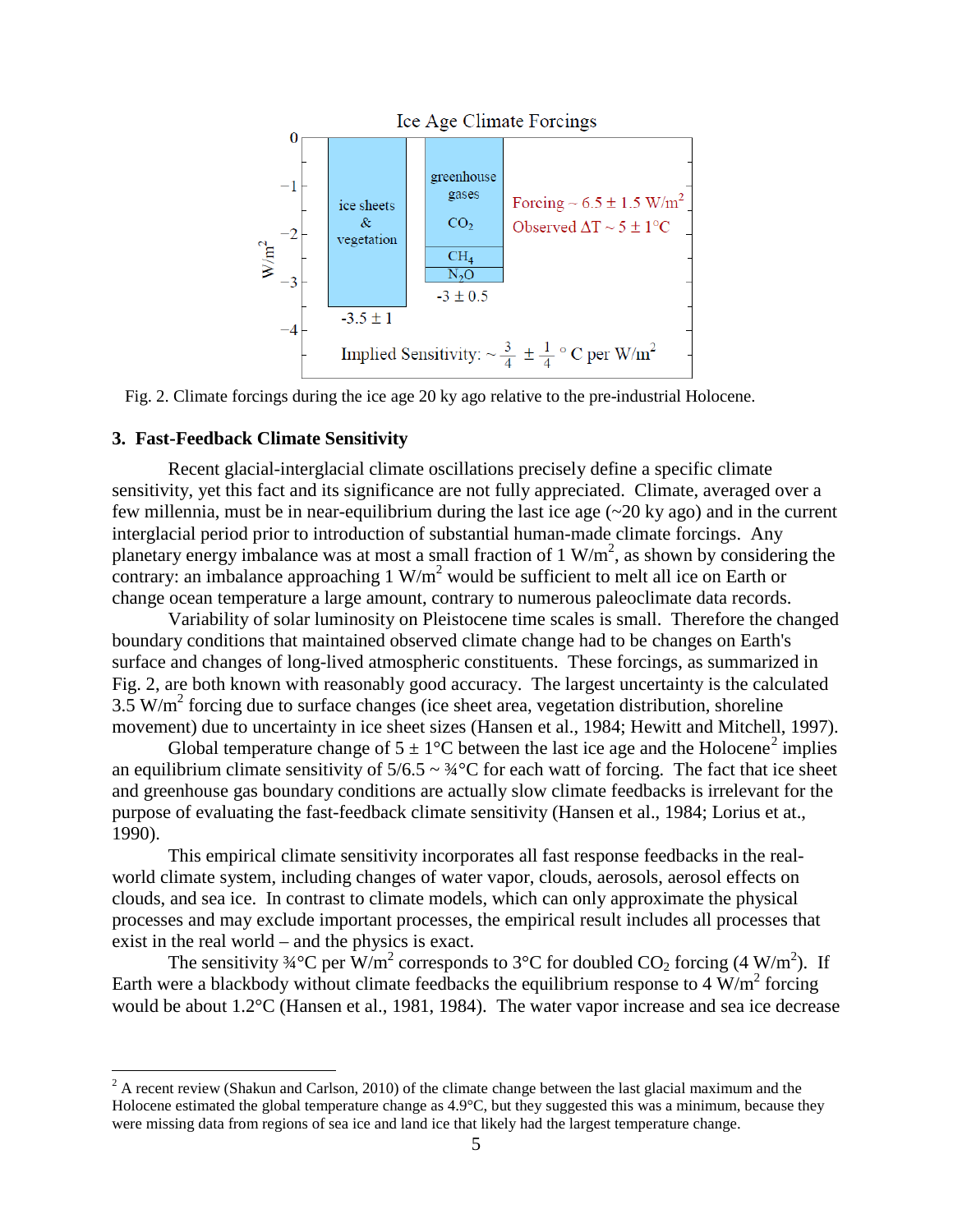

Fig. 3. CO<sub>2</sub> (Luthi et al., 2008), CH<sub>4</sub> (Loulergue et al., 2008), sea level (Bintanja et al., 2005) and resulting climate forcings (Hansen et al., 2008) for the past 800,000 years

that accompany global warming can be simulated reasonably well by climate models; together these two feedbacks approximately double the blackbody sensitivity. The further amplification is the net effect of all other processes, with aerosols, clouds, and their interactions probably being the most important of the remaining feedback processes.

The empirical sensitivity  $3^{\circ}$ C for doubled  $CO_2$  agrees with estimates of Charney (1979) and modern climate models. But the empirical result is more precise, and it includes all realworld processes. Moreover, by examining observed climate change over several Milankovic oscillations it is now possible to further reduce the uncertainty in this fast-feedback sensitivity.

Fig. [3](#page-5-0) shows atmospheric  $CO_2$  and  $CH_4$  and sea level<sup>3</sup> for the past 800,000 years and resulting calculated climate forcings. Sea level implies the total size of the major ice sheets, which thus defines the surface albedo forcing as described by Hansen et al. (2008).

Multiplying the sum of greenhouse gas and surface albedo forcings by climate sensitivity  $\frac{3}{4}$ °C per W/m<sup>2</sup> yields the predicted temperature shown by blue curves in Fig. 4. This calculated global temperature change is compared with both Dome C Antarctic temperature change (Jouzel et al., 2007) and global deep ocean temperature change (Zachos et al., 2001, with temperature extracted from oxygen isotope data as described below and by Hansen et al., 2008).

<span id="page-5-0"></span><sup>&</sup>lt;sup>3</sup> The sea level history of Bintanja et al. (2005) is dependent on an ice sheet model that is constrained to match the oxygen isotopic record, an approach that allows variable contributions of ice volume and temperature to oxygen isotope amount. Bintanja et al. (2005) found good agreement with other sea level reconstructions, and Hansen et al. (2008) made comparisons showing that the differences among sea level reconstructions are too small to alter the discussions in the present paper.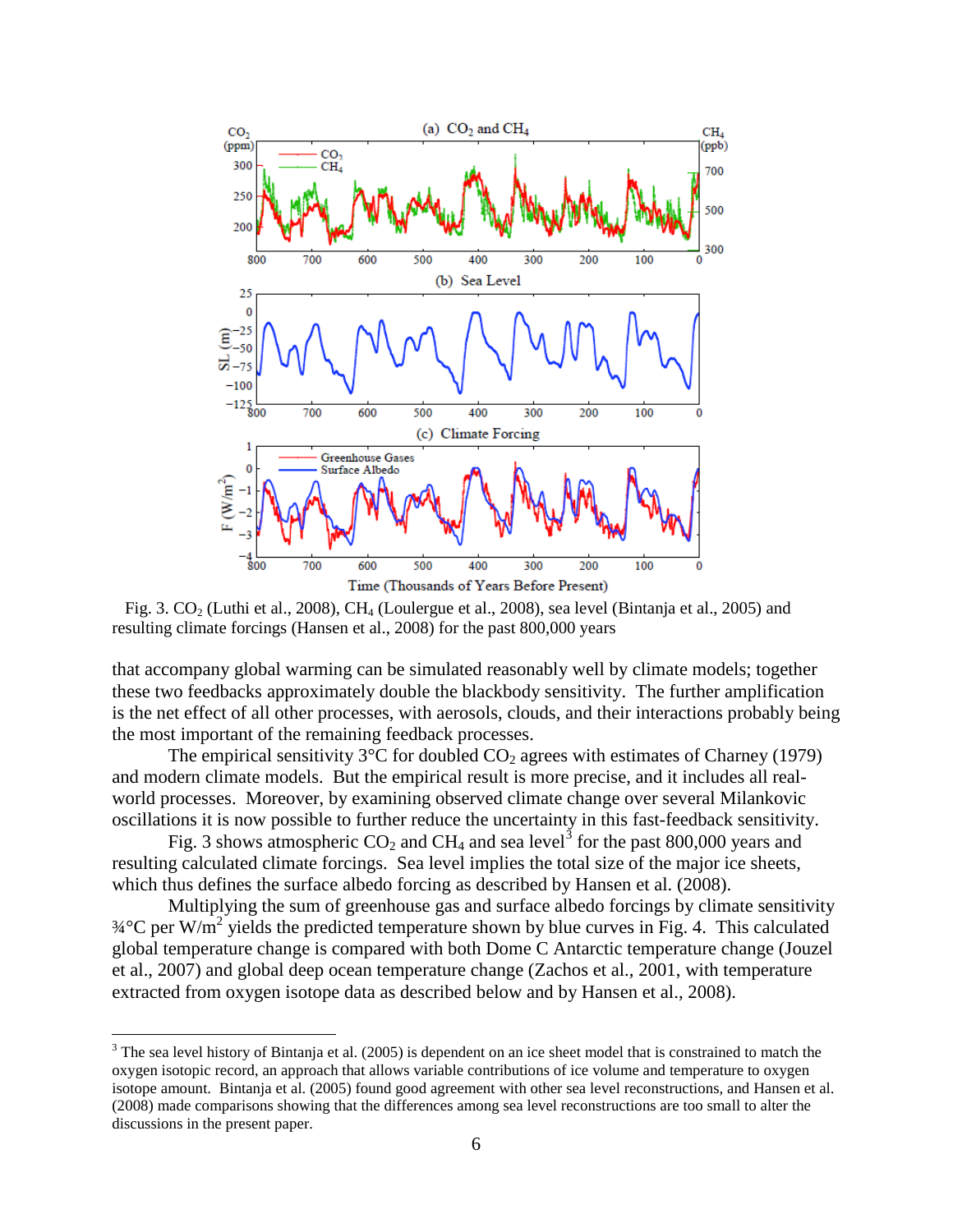

Fig. 4. Calculated global surface temperature change compared with (a)  $0.5 \times$  Dome C temperature, and (b)  $1.5 \times$  deep ocean temperature.

The estimate of observed global temperature change from the Antarctic ice core assumes global mean temperature change is half as large as Antarctic temperature change. The estimate of observed global temperature change based on the global compilation of deep ocean cores assumes that global temperature change is 1.5 times greater than deep ocean temperature change. These scale factors are chosen to yield global temperature change of about 5<sup>o</sup>C between the last ice age and the Holocene, the best documented glacial-interglacial climate change.

The good fit of calculations and deep ocean temperature for all interglacial periods, whether warmer or cooler than the Holocene, has profound implications about the dangerous level of human-made climate change. For this reason, we need to summarize how temperature is extracted from ocean cores.

#### **4. Deep ocean temperature record**

The isotopic composition of shells of microscopic benthic (deep ocean dwelling) animals (foraminifera, or 'forams') in ocean cores provides information on climate change throughout the Cenozoic Era. The proportions of the heavy oxygen isotope  $({}^{18}O)$  and the common isotope  $({}^{16}O)$ in a foram shell depend on both the temperature where the shell grew and on sea level at that time. Sea level is an indication of how much water is stored in continental ice sheets. As ice sheets grow the water molecules remaining in the ocean have a higher percentage of  $^{18}O$ , because the lighter  $16$ O evaporates from the ocean more readily and accumulates in the ice sheets.

Hansen et al. (2008) compared two extreme sea level situations: (1) 35 My ago, just before a large ice sheet formed on Antarctica, when sea level was thus near its maximum height (about 75 m higher than today), and (2) 20 ky (thousand years) ago, during the last ice age, when sea level was about 180 m lower than during the nearly ice-free state at 35 My. Half of the oxygen isotope change between these extreme states is known to be due to the deep ocean temperature change and half to the accumulation of continental ice. Assuming that the amount of ice increases monotonically as the planet becomes colder, Hansen et al. (2008) made the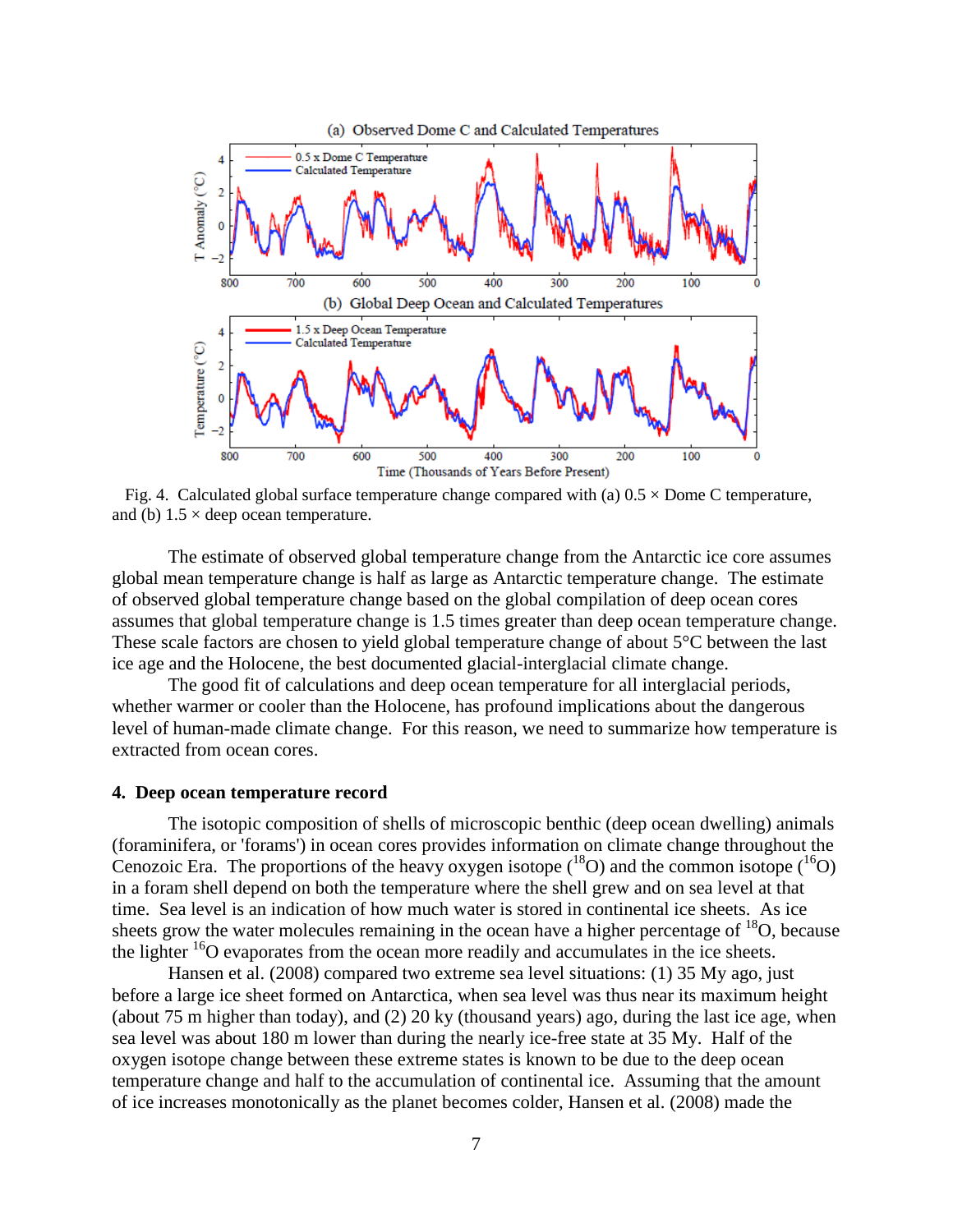approximation that oxygen isotope change was due in equal parts to temperature and ice volume for all intermediate climate states between 35 My and the Holocene.

In reality, the proportions of the isotope change due to temperature and ice volume are more complex, e.g., during the last glaciation deep water in the North Atlantic cooled more rapidly compared to the rate at which ice volume increased (Waelbroeck et al., 2002). An analysis by Bintanja et al. (2005) also finds that temperature change contributes most of the  $^{18}O$ change in the early stages of ice sheet growth, while ice volume contributes more than half of the <sup>18</sup>O change near glacial maximum. However, Waelbroeck et al. (2002) found that Pacific deep water temperature change varied in proportion to sea level change. We use a global stack of ocean cores, which would be dominated by the Pacific Ocean, thus reducing the effect of more complex variability found in the North Atlantic.

But what is the relation of deep ocean temperature change to global mean surface temperature change? Deep ocean temperature depends on sea surface temperature at high latitudes in winter, the location and season at which surface water is most dense and sinks to the deep ocean. This leads us to infer that deep ocean temperature change is a useful approximation of global mean surface temperature change on millennial time scales. This fortuitous result is a consequence of substantial offset between the two principal factors that would make temperature change at the sites of deep water formation differ from global mean surface temperature change.

First, temperature change at high latitudes is amplified relative to global mean temperature change. But, second, temperature change is smaller over ocean than over land. These two competing factors substantially offset one another.<sup>[4](#page-7-0)</sup> Both of these tendencies (polar temperature change amplification and ocean versus land temperature change dimunition) are present in observational data and models, and are well understood.

But what if the location of deep water formation changes as the climate changes? As climate becomes colder and sea ice expands, deep water formation may move toward lower latitudes. Our interest is primarily in climates in the range from the Holocene toward warmer climates. We use a global set of ocean cores that is dominated by the Pacific, where the deep water temperature is determined by deep water formed around the Antarctic continent. As the climate warms beyond the Holocene, it is not likely that the location of deep water would move substantially closer to the Antarctic continent than it is at present.

However, deep ocean temperature change becomes less representative of global surface temperature change as the ocean temperature approaches the freezing point of water, because the deep ocean temperature is limited by the freezing point while the global mean surface can continue to cool. Observations are the most accurate way to quantify this constraint. We find that the amplitude of recent glacial-interglacial deep ocean temperature change (Fig. 1c) is only about two-thirds the amplitude of global mean surface temperature change.

# **5. Interglacial temperatures**

Fig. 4 raises important questions. How warm were recent interglacial periods relative to the Holocene? Do ice cores or ocean cores yield a better estimate of global temperature change during those interglacial periods? Let us first remark on why these questions are important.

Broad-based assessments of the dangerous level of global warming, represented by the "burning embers" diagram in IPCC (2001, 2007), have suggested that major problems begin with global warming of 2-3°C relative to global temperature in year 2000. Sophisticated probabilistic

<span id="page-7-0"></span><sup>&</sup>lt;sup>4</sup> The very large polar amplification of surface air temperature that occurs in sea ice regions is not relevant, because we are concerned with water temperature, which does not fall below the freezing point.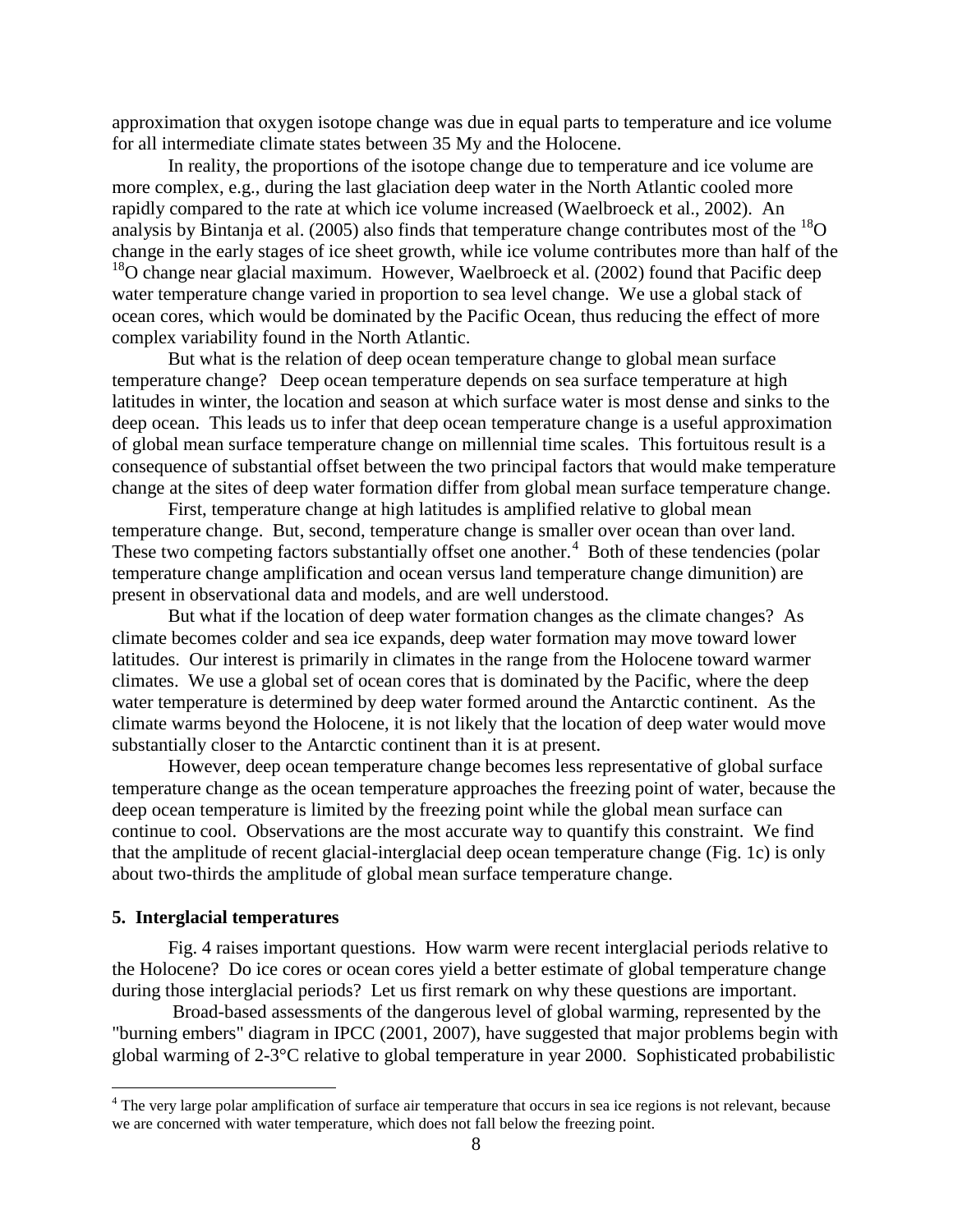analyses (Schneider and Mastrandrea, 2005) found a median "dangerous" threshold of 2.85°C above global temperature in 2000, with the 90 percent confidence range being 1.45-4.65°C. The IPCC analyses contributed to a European Union decision to support policies aimed at keeping global warming less than 2°C relative to pre-industrial times (1.3°C relative to year 2000).

The warmer interglacial periods can play a key role in discussions about the dangerous level of global warming, because some interglacials in the recent half of the ice core record were warmer than the Holocene. Most paleoclimate records indicate that the interglacials peaking near 125 ky ago (Eemian) and 400 ky ago (Holsteinian, Marine Isotope Stage 11) were the warmest. Sea level in those interglacial periods was higher than today by about 5m, possibly more, as discussed below.

The warmer interglacials were a prime consideration in definition of the "alternative scenario" of Hansen et al. (2000). Hansen et al. (2000) argued that these interglacials implied a lower threshold for "dangerous" global warming than suggested by the "burning embers" of IPCC (2001, 2007) and Schneider and Mastrandrea (2005). Thus the alternative scenario was designed to keep global warming less than 1°C relative to 2000, i.e., less than 1.7°C relative to pre-industrial times. This global warming target implied a  $CO<sub>2</sub>$  target of 450-475 ppm, with the exact  $CO<sub>2</sub>$  limit depending in part on success in controlling other trace gases.<sup>[5](#page-8-0)</sup>

Subsequently, based on improving and more comprehensive paleoclimate analyses, as well as global observations of climate effects occurring in the first decade of the  $21<sup>st</sup>$  century, we realized that additional global warming of 1°C above the 2000 level would push the planet well into the dangerous range (Hansen et al., 2007, 2008). We concluded that it will be necessary to reduce  $CO<sub>2</sub>$  eventually to some level less than 350 ppm to avoid unacceptable climate effects.

However, the need for a  $CO<sub>2</sub>$  target below the current  $CO<sub>2</sub>$  amount, and the rapid emissions reduction that such a target implies, has not been recognized and acted on by the international political community. Thus there is an urgency to extract and clarify the implications of paleoclimate data for human-made climate change.

Ice core and ocean core records each have limitations as a measure of global temperature. Here we point out constraints on both records and hypothesize a reason why these two records seem to differ during recent interglacial periods.

# *a. Ice cores*

Ice core temperature analysis uses isotopes of ice core  $H<sub>2</sub>O$  to determine the temperature when and where the snowflakes formed. We divide the ice core temperature change by two to obtain the estimated global mean temperature change in Fig. 4, because that factor brings the ice core temperature change between the Holocene and the last ice age into agreement with global temperature data available for this most recent glacial-interglacial climate change. Climate models also yield polar amplification of surface temperature change by about a factor of two.

Several adjustments to the ice core temperature record have been suggested with the aim of producing a more homogeneous record<sup>[6](#page-8-1)</sup>, i.e., a result that more precisely defines the surface

<span id="page-8-0"></span> $5$  Note that our numbers for CO<sub>2</sub>, here and elsewhere, always refer to actual CO<sub>2</sub>, not the less precise and sometimes confusing "CO<sub>2</sub> equivalent". Besides its imprecision, use of CO<sub>2</sub> equivalence has another major disadvantage: it

promotes the concept of "offsets" to avoid the one essential near-term requirement, reduction of CO<sub>2</sub> emissions.

<span id="page-8-1"></span> $6$  A complex adjustment has been suggested to account for estimated glacial-interglacial change of the source region for the water vapor that eventually forms the snowflakes (Vimeux et al., 2002). The source location depends on sea ice extent. This correction reduces the magnitude of the interglacial warmth and thus works in the sense of reducing the discrepancy with the calculated interglacial temperatures in Fig. 4a.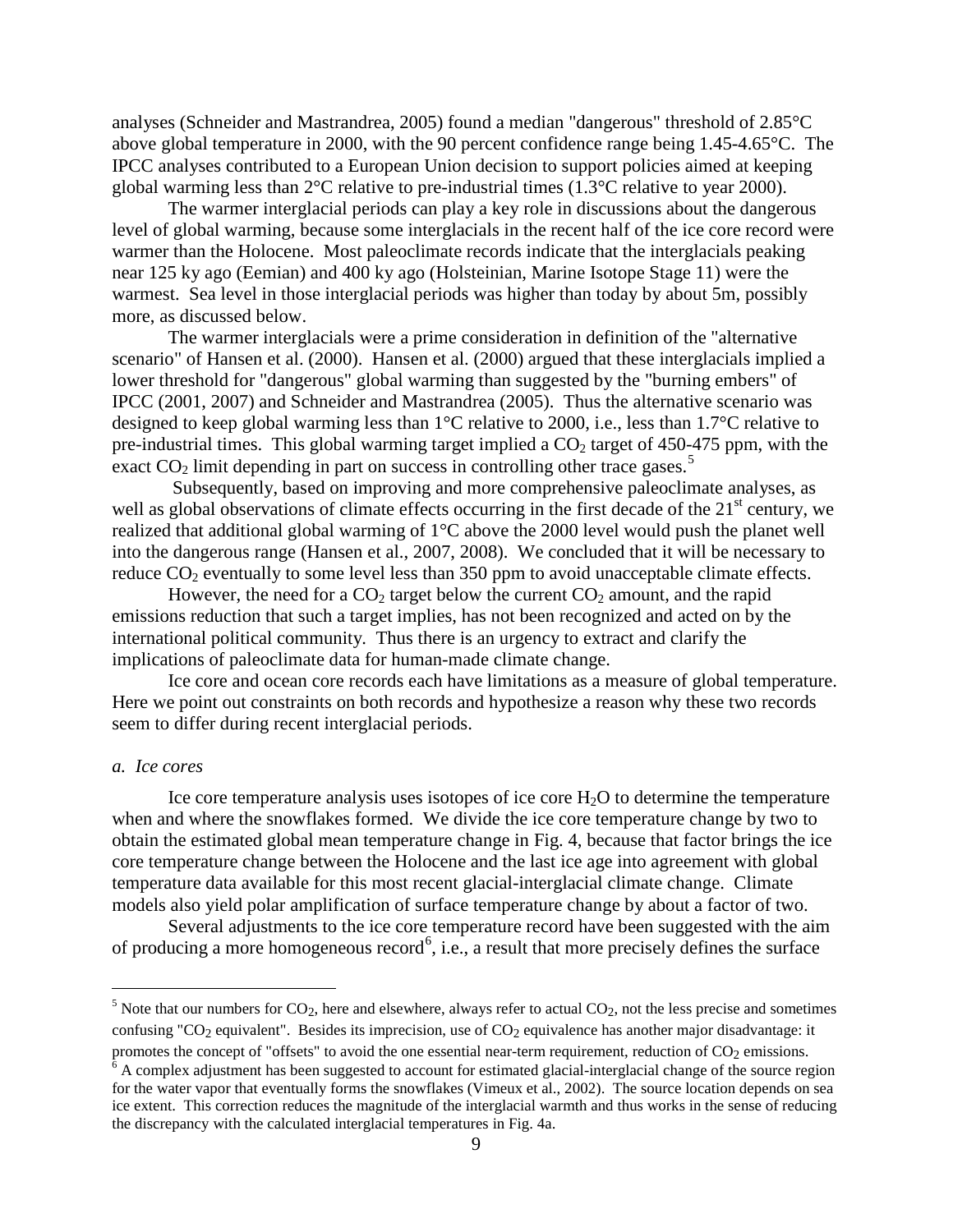air temperature change at a fixed location and fixed altitude. However, these adjustments are too small to remove the discrepancy between global temperature inferred from ice cores compared with either ocean core temperature change or our calculations based on greenhouse gas and albedo climate forcings (Fig. 4a).

The principal issue about temperature change on top of the ice sheet during the warmest interglacials is whether the simple (factor of two) relationship with global mean temperature change remains accurate during the warmest interglacials. That simple prescription works well for the Holocene and for all the glacial-interglacial cycles during the early part of the 800,000 year record, when the interglacials were no warmer than the Holocene.

We suggest that the warmest interglacial periods are different than interglacials in the period 800,000 to 450,000 ky ago or the pre-industrial Holocene. We suggest that the warmest interglacials moved into a regime in which there was less summer sea ice around the Antarctic and Greenland land masses, there was summer melting on the lowest elevations of the ice sheets, and there was summer melting on the ice shelves, which thus largely disappeared. In this regime, we expect warming on the top of the ice sheet to be more than twice global mean warming. Stated differently, even small global warming above the level of the Holocene begins to generate a disproportionate warming on the Antarctic and Greenland ice sheets.

Summer melting on lower reaches of the ice sheets and on ice shelves introduces the "albedo flip" mechanism (Hansen et al., 2007). This phase change of water causes a powerful local feedback, which, together with moderate global warming, can substantially increase the length of the melt season. Such increased summer melting has an immediate local temperature effect, and it also will affect sea level, on a time scale that is being debated, as discussed below.

We suggest that the warmest interglacials in the past 450,000 years were warm enough to bring the "albedo flip" phenomenon into play, while interglacials in the earlier part of the 800,000 year ice core record were too cool for surface melt on the Greenland and Antarctic ice sheets and ice shelves to be important. Increased surface melting, loss of ice shelves, and reduction of summer and autumn sea ice around the Antarctic and Greenland continents during the warmest interglacials would have a year-round effect on temperature, because the increased area of open water has its largest impact on surface air temperature in the cool seasons.

Further, we suggest that the stability of sea level during the Holocene is a consequence of the fact that global temperature remained just below the level required to initiate the "albedo flip" mechanism on Greenland and West Antarctica.

One implication of this interpretation is that the world today is on the verge of a level of global warming for which the equilibrium surface air temperature response on the ice sheets will exceed the global mean temperature increase by much more than a factor of two. Below we cite empirical evidence in support of this interpretation. First, however, we must discuss limitations of ocean core temperatures.

 $\overline{a}$ 

Another adjustment has been suggested to account for change of the altitude of the ice sheet's upper surface (Masson-Delmotte et al., 2010). They find an increase in the peak homogenized (fixed altitude) temperature during the warmest interglacials. The correction is based on ice sheet models, which yield a greater altitude for the central portion of the ice sheet during these interglacials, even though sea level was higher and thus the ice sheet volume was smaller. This counter-intuitive result is possible because the snowfall rate is higher during the interglacials, which could make the central altitude greater despite the smaller ice sheet volume, but we note that the correction is based on ice sheet models that may be "stiffer" than real-world ice sheets.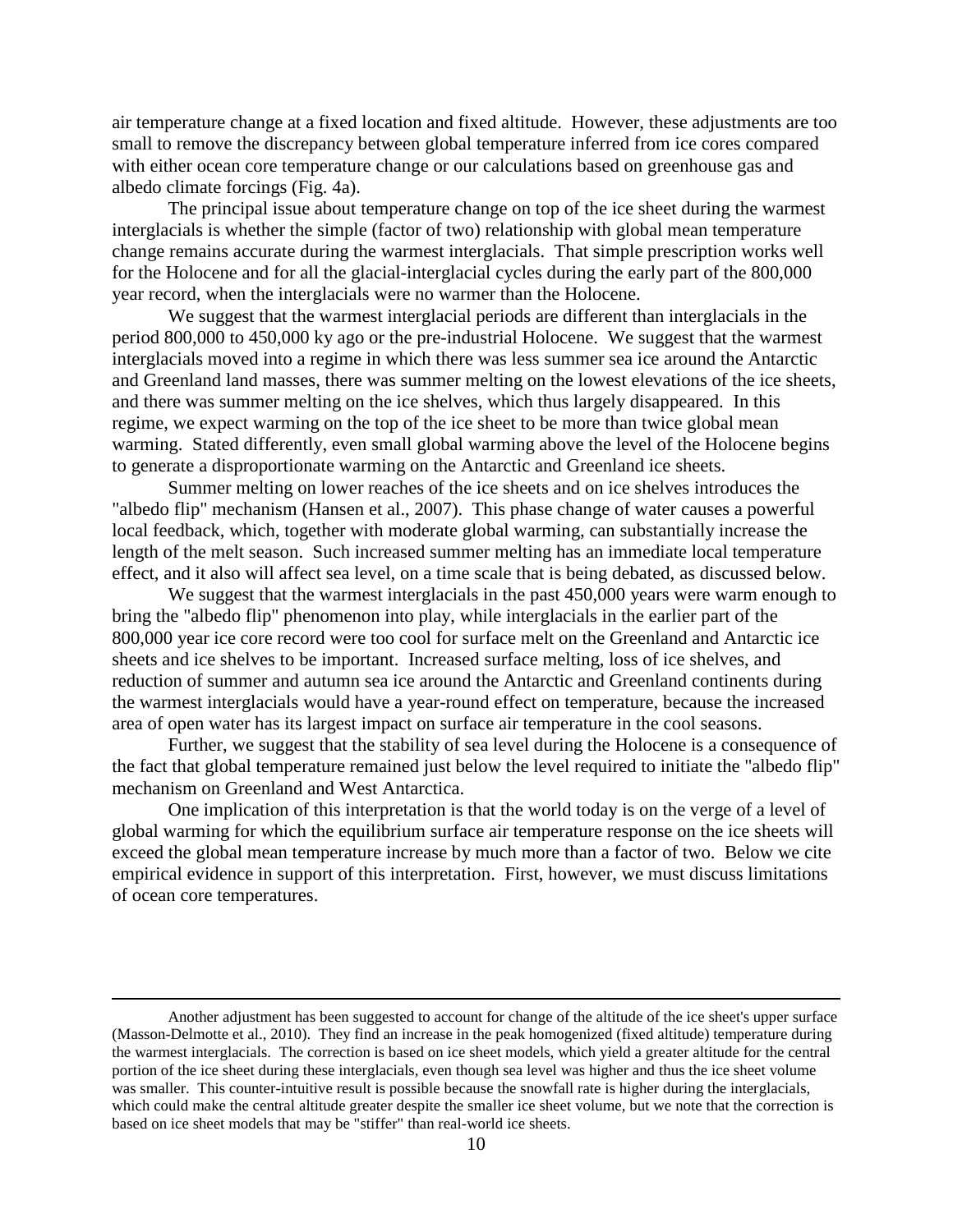#### *b. Ocean cores*

Ocean core temperatures, when used to estimate global temperature change, have their own issues. Although ocean core temperatures are based on many sites around the world ocean, deep ocean temperature depends mainly on ocean surface temperature at high latitudes where deep water forms. So we must be concerned that locations of deep water formation might move as climate changes. As climate becomes colder, for example, sea ice expands equatorward and the location of deep water formation may move equatorward. Fortunately, the climates of most interest to us have global temperature ranging from that of the Holocene toward warmer climates. There is little expectation that the present sites of deep water formation would move substantially in response to moderate additional global warming.

A second problem with ocean cores is that deep ocean temperature change is limited as ocean water nears its freezing point. That is why deep ocean temperature change between the last ice age and the Holocene was only two-thirds as large as global average surface temperature change.<sup>[7](#page-10-0)</sup> However, in using a constant adjustment factor  $(1.5)$  in Fig. 4, based on the range of climates from the ice age to the Holocene, we overstate the magnification at interglacial temperatures and understate the magnification at the coldest climates, thus maximizing the possibility for the deep ocean temperature to reveal (and exaggerate) large interglacial warmth. Yet no interglacial warm spikes appear in the ocean core record of temperature change (Fig. 4b).

A third issue concerns the temporal resolution of ocean cores. Bioturbation, mixing of ocean sediments by worms, smoothes the ocean core record, especially at locations where ocean sediments accumulate slowly. However, the length of the interglacial periods of primary concern, the Eemian and Holsteinian, exceeded the resolution of most ocean cores.

We conclude that ocean cores provide a better measure of global temperature change than ice cores during those interglacial periods that were warmer than the pre-industrial Holocene.

#### *c. The Holocene*

How warm is the world today relative to peak Holocene temperature? The Altithermal, the time of peak Holocene warmth, is usually placed at about 8,000 years ago, but it varies from one place to another. Our present interest is in global mean temperature, not regional variations.

Earth orbital (Milankovic) parameters have favored a cooling trend for the past several thousand years, which would be expected to start in the Northern Hemisphere. For example, Earth is now closest to the sun in January, which favors warm winters and cool summers in the Northern Hemisphere, thus favoring growth of glaciers and ice caps in the Northern Hemisphere. However, that tendency is very weak during the current interglacial period because another more slowly varying orbital parameter, the eccentricity of Earth's orbit, happens to be small during this interglacial period<sup>[8](#page-10-1)</sup>. Thus paleoclimatologists have debated in recent years whether, in the absence of humans, a new ice age would have begun within the next few thousand years or whether the Holocene interglacial period would have continued for another 20,000 years or so until the next time that conditions favor growth of Northern Hemisphere ice. That debate is purely academic, as human-made climate forcings now dwarf Milankovic effects.

<span id="page-10-0"></span> $7$  This empirical result is consistent with modeling results of Bintanja et al. (2005), who found that ice volume change provided most of the oxygen isotope change as the planet approached glacial maximum.

<span id="page-10-1"></span><sup>&</sup>lt;sup>8</sup> When the eccentricity is near zero Earth's orbit is almost perfectly circular, so the date at which Earth is closest to the sun becomes irrelevant. The remaining Milankovic parameter, the tilt of Earth's spin axis relative to the plane of the orbit, is now at an intermediate value, headed toward minimum tilt that will occur in about ten thousand years. Minimum tilt favors growth of ice sheets in the polar regions of both hemispheres.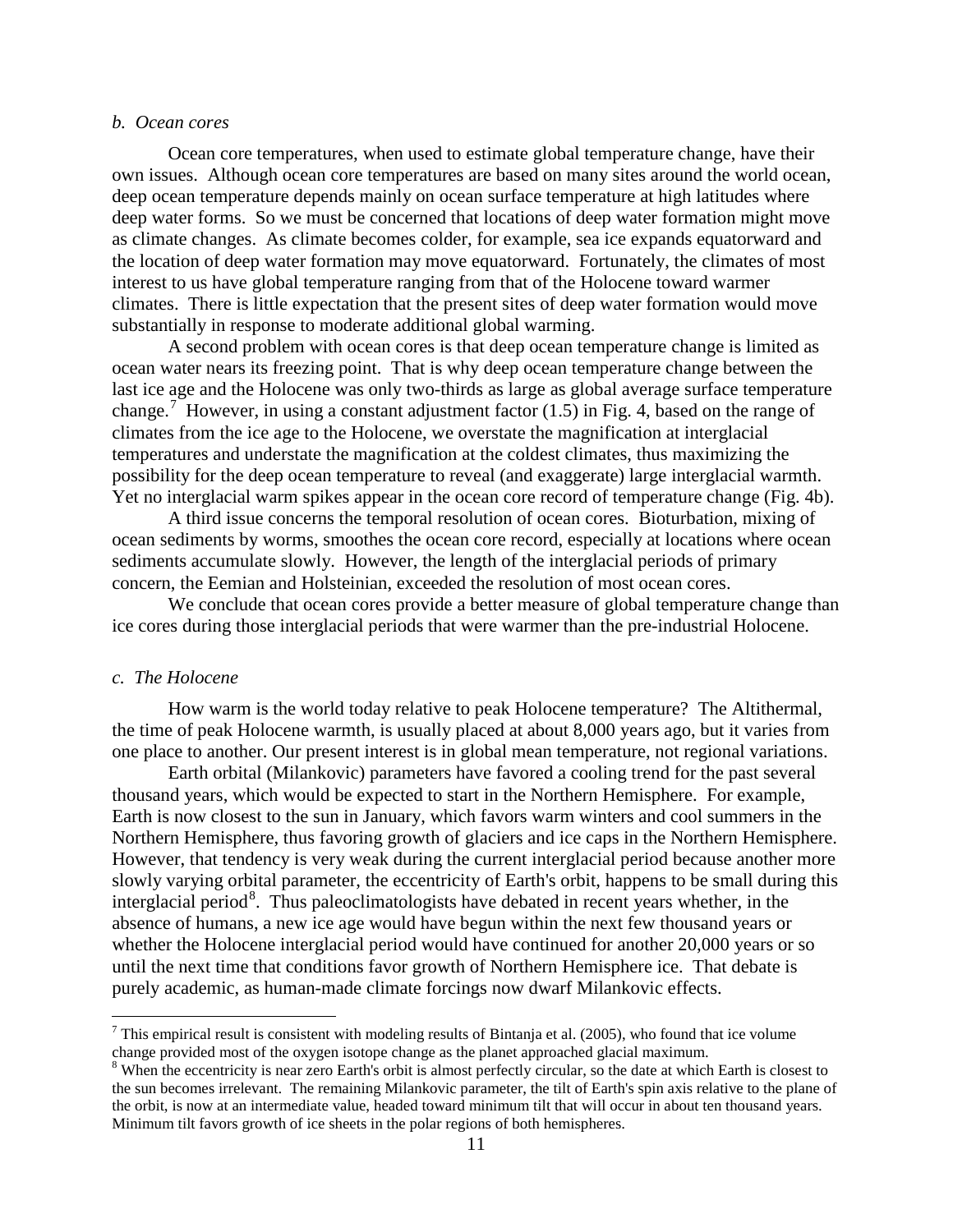

 Fig. 5. Estimates of global temperature change inferred from Antarctic ice cores (Vimeux et al., 2002; Jouzel et al., 2007) and ocean sediment cores (Medina-Elizade and Lea, 2005; Lea et al., 2000, 2006; Saraswat et al., 2005). Zero-point temperature is the mean for the past 10 ky.

Fig. 5 compares several temperature records for the sake of examining Holocene temperature change. Zero temperature is defined as the mean for the past 10,000 years. The records are made to approximate global temperature by dividing polar temperatures by two and multiplying deep ocean and tropical ocean mixed layer<sup>[9](#page-11-0)</sup> temperature by a factor 1.5. Fig. 5 indicates that global temperature has been relatively stable during the Holocene.

So how warm is it today relative to peak Holocene warmth? Fig. 5, especially the red curve in Fig. 5a for the global deep ocean temperature, makes it clear that the world did not cool much in the Holocene. Consistent with our earlier study (Hansen et al., 2006), we conclude that, with the global surface warming of 0.7°C between 1880 and 2000 (Hansen et al., 2010), global temperature in year 2000 had returned, at least, to approximately the Holocene maximum.

# *d. Holocene versus prior interglacial periods and the Pliocene*

How does peak Holocene temperature compare with prior warmer interglacial periods, specifically the Eemian and Holsteinian interglacial periods, and with the Pliocene?

Fig. 6 shifts the temperature scale so that it is zero at peak Holocene warmth. The temperature curve is based on the ocean core record of Fig. 1 but scaled by the factor 1.5, which is the scale factor relevant to average conditions between the Holocene and the last ice age. Thus for climates warmer than the Holocene, Fig. 6 may exaggerate actual temperature change.

One conclusion deserving emphasis is that global mean temperatures in the Eemian and Holsteinian were less than 1°C warmer than peak Holocene global temperature. Therefore, these interglacial periods were also less than 1°C warmer than global temperature in year 2000.

Fig. 6 also suggests that global temperature in the early Pliocene, when sea level was about 25 m higher than today (Dowsett et al., 1994), was only about 1°C warmer than peak Holocene temperature, thus 1-2°C warmer than recent (pre-industrial) Holocene. That

<span id="page-11-0"></span><sup>&</sup>lt;sup>9</sup> Indian and Pacific Ocean temperatures in Fig. 5 are derived from forams that lived in the upper ocean, as opposed to benthic forams used to obtain global deep ocean temperature. The Eastern Pacific temperature in Fig. 5b is the average for two locations, north and south of the equator, which are shown individually by Hansen et al. (2006).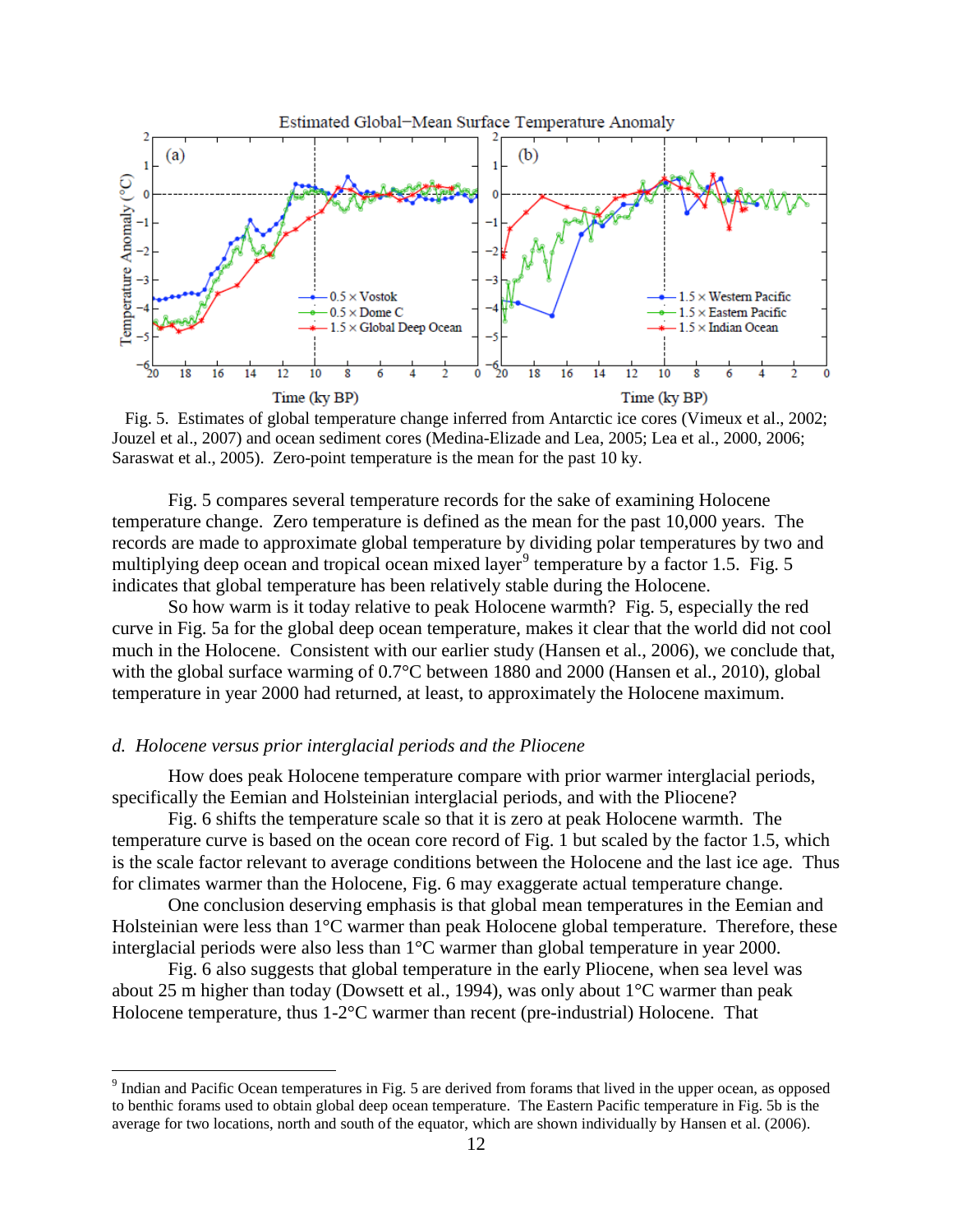

 Fig. 6. Global temperature relative to peak Holocene temperature, based on ocean core records as in Fig. 1, but with temperature change amplified by factor 1.5. For climates warmer than the Holocene, such as the Eemian, the indicated temperature change probably exaggerates the actual temperature change, because the 1.5 amplification factor should not be required for warmer climates.

conclusion requires a caveat about possible change of location of deepwater formation, stronger than the same caveat in comparing recent interglacial periods. Substantial change in the location of deep water formation is more plausible in the Pliocene because of larger Arctic warming at that time (Dowsett et al., 1999); also ocean circulation may have been altered in the early Pliocene by closure of the Panama Seaway, although the timing of that closure is controversial (Haug and Tiedemann, 1998).

Is such small Pliocene warming inconsistent with PRISM (Pliocene Research, Interpretation and Synoptic Mapping Project) reconstructions of mid-Pliocene (3-3.3 My ago) climate (Dowsett et al., 1996, 2009 and references therein)? Global mean surface temperatures in climate models forced by PRISM boundary conditions yield global warming of about 3°C (Lunt et al., 2010) relative to pre-industrial climate. However, it must be borne in mind that "PRISM's goal is a reconstruction of a 'super interglacial', not mean conditions" (Dowsett et al., 2009), which led to (intentional, as documented) choices of the warmest conditions in a variety of data sets that were not necessarily well correlated in time.

Perhaps the most striking characteristic of Pliocene climate reconstructions is that low latitude ocean temperatures were very similar to temperatures today. High latitudes were much warmer than today, the ice sheets smaller, and sea level about 25 m higher (Dowsett et al., 2009 and references therein). Atmospheric  $CO<sub>2</sub>$  amount in the Pliocene is poorly known, but a typical assumption, based on a variety of imprecise proxies, is 380 ppm (Raymo et al., 1996). It is likely that both elevated  $CO<sub>2</sub>$  and increased poleward heat transports by the ocean and atmosphere contributed to large high latitude warming with little change at low latitudes, but Pliocene climate has not been well simulated from first principals by climate models.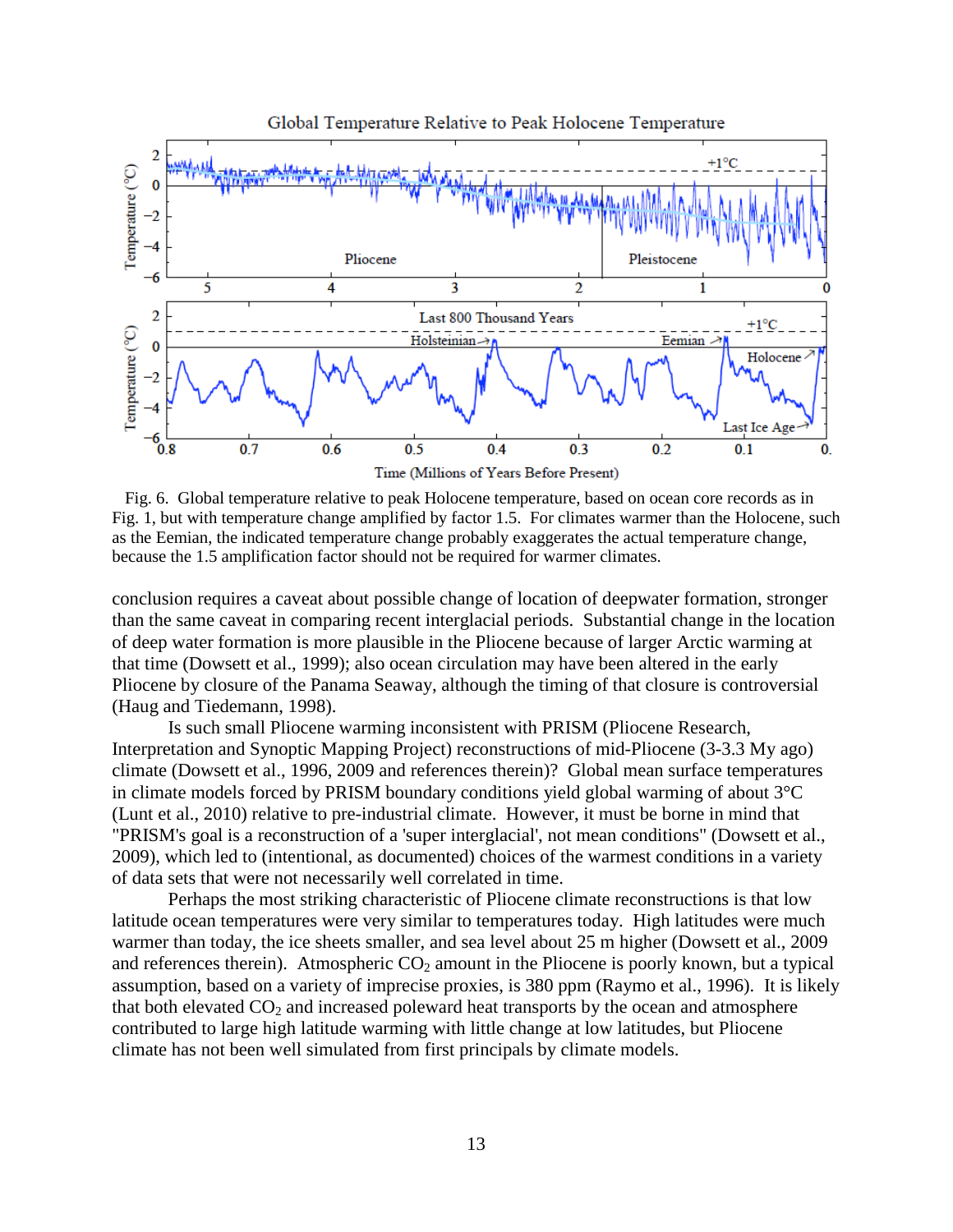

Fig. 7. Five-meter sea level change in 21<sup>st</sup> century under assumption of linear change (Alley, 2010) and exponential change (Hansen, 2007), the latter with a 10-year doubling time.

We conclude that Pliocene temperatures probably were no more than 1-2<sup>o</sup>C warmer on global average than peak Holocene temperature. And regardless of the precise temperatures in the Pliocene, the extreme polar warmth and diminished ice sheets are consistent with the picture we painted above. Earth today, with global temperature having returned to at least the Holocene maximum, is poised to experience strong amplifying polar feedbacks in response to even modest additional global mean warming.

# **6. Sea level**

Sea level rise potentially sets a low limit on the dangerous level of global warming. Civilization developed during a time of unusual sea level stability. Much of the world's population and infrastructure is located near current sea level.

Earth's paleoclimate history shows that eventual sea level rise of many meters should be anticipated with the global warming of at least several degrees Celsius that is expected under business-as-usual (BAU) climate scenarios (IPCC, 2001, 2007; Hansen et al., 2000, 2007). Yet the danger of sea level rise has had little or no impact on global energy and climate policies.

The explanation, at least in part, must be belief that ice sheets respond only slowly to climate change. Thus the IPCC (2007) projection of about 29 cm (midrange 20-43 cm, full range 18-59 cm) sea level rise by the end of this century was more reassuring than threatening.

IPCC projections did not include contributions from ice sheet melt, on the grounds that we do not understand ice sheet physics well enough. That is reasonable, but if ice sheets pose the danger of sea level rise far exceeding other mechanisms, then it deserves to be front and center in communication with policymakers. Given the near impossibility of getting policymakers to consider far future effects, the practical question then becomes: how much can ice sheets contribute to sea level rise on the time scale of a century?

Rahmstorf (2007) made an important contribution to the sea level discussion by pointing out that even a linear relation between global temperature and the rate of sea level rise, calibrated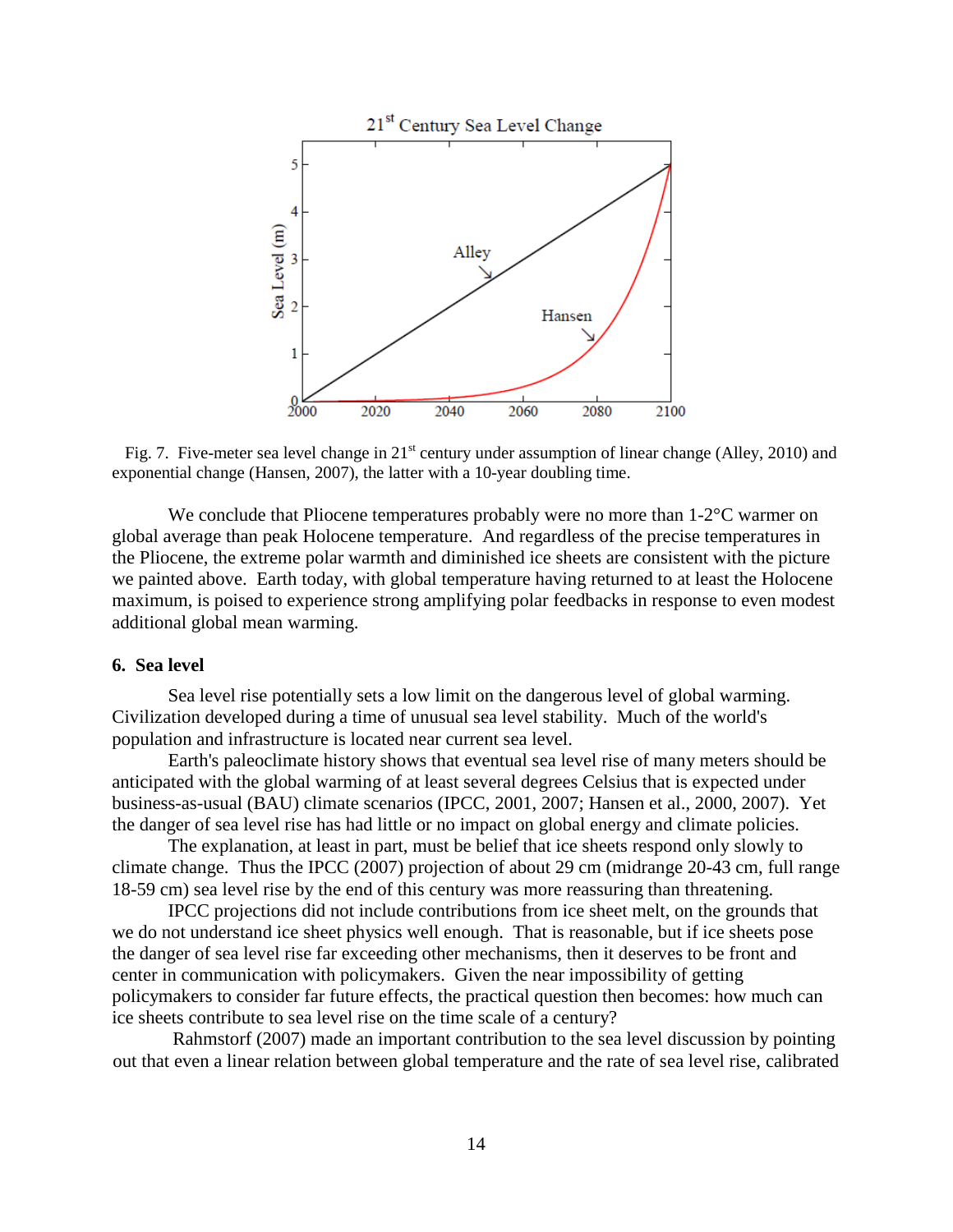

 Fig..8. Greenland (a) and Antarctic (b) mass change deduced from gravitational field measurements by Velicogna (2009), as read by one of us (MS) from her graph, and the derivative of these curves, i.e., annual changes of the Greenland (c) and Antarctic (d) ice sheet masses.

with  $20^{th}$  century data, implies a  $21^{st}$  sea level rise of about a meter, given expected global warming for BAU greenhouse gas emissions. Vermeer and Rahmstorf (2009) extended Rahmstorf's semi-empirical approach by adding a rapid response term, projecting sea level rise by 2100 of 0.75-1.9 m for the full range of IPCC climate scenarios. Grinsted et al. (2010) fit a 4 parameter linear response equation to temperature and sea level data for the past 2000 years, projecting a sea level rise of 0.9-1.3 m by 2100 for a middle IPCC scenario (A1B). These projections are typically a factor of 3-4 larger than the IPCC (2007) estimates, and thus they altered perceptions about the potential magnitude of human-caused sea level change.

Alley (2010) reviewed projections of sea level rise by 2100, showing several clustered around 1 m and one outlier at 5 m, all of which he approximated as linear. The 5 m estimate is what Hansen (2007) suggested was possible, given the assumption of a typical IPCC's BAU climate forcing scenario. Alley's graph is comforting, making the suggestion of a possible 5 m sea level rise seem to be an improbable outlier, because, in addition to disagreeing with all other projections, a half-meter sea level rise in the next 10 years is preposterous.

However, the fundamental issue is linearity versus non-linearity. Hansen (2005, 2007) argues that amplifying feedbacks make ice sheet disintegration necessarily highly non-linear. In a non-linear problem, the most relevant number for projecting sea level rise is the doubling time for the rate of mass loss. Hansen (2007) suggested that a 10-year doubling time was plausible,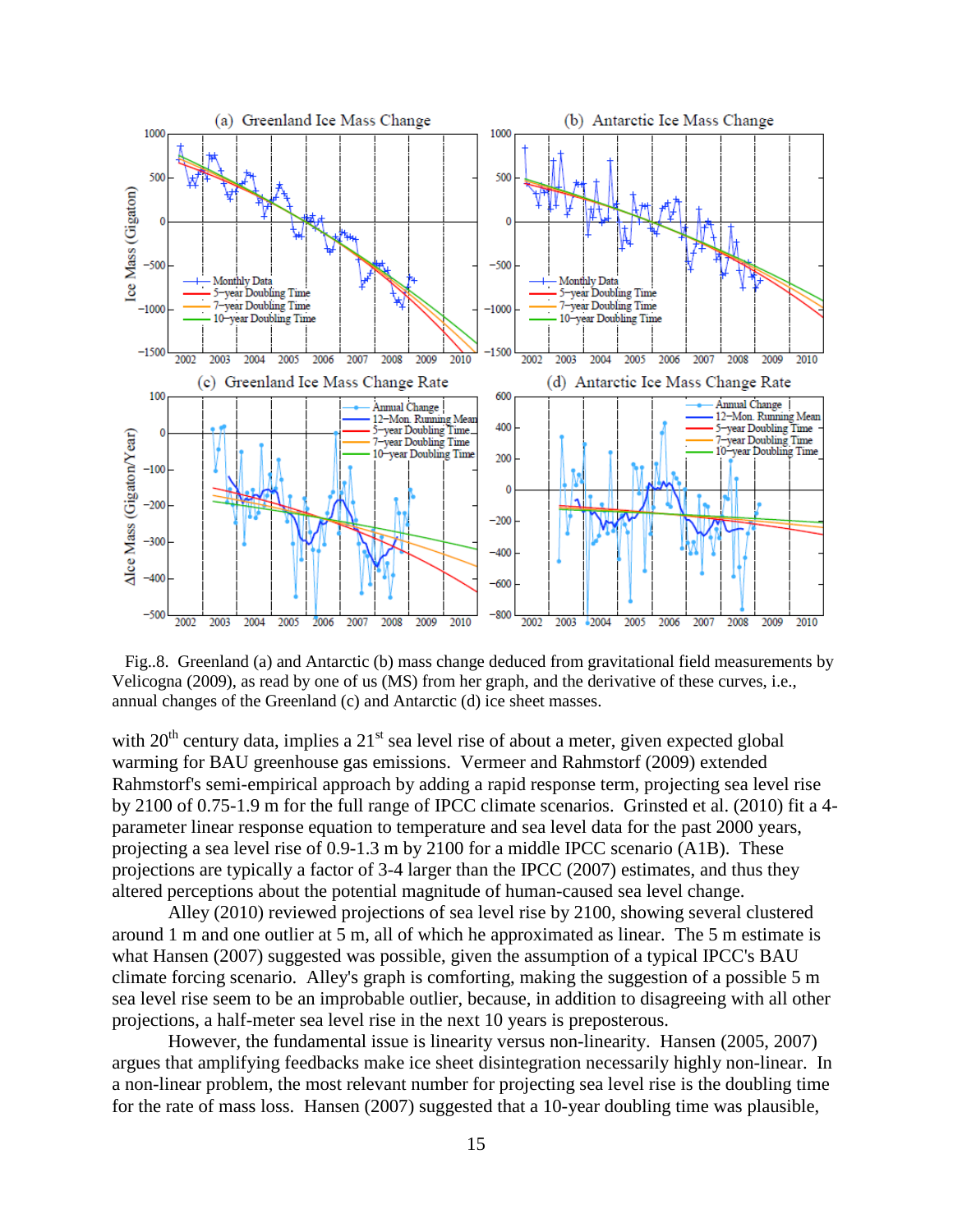pointing out that such a doubling time from a base of 1 mm per year ice sheet contribution to sea level in the decade 2005-2015 would lead to a cumulative 5 m sea level rise by 2095.

Non-linear ice sheet disintegration can be slowed by negative feedbacks. Pfeffer et al. (2008) argue that kinematic constraints make sea level rise of more than 2 m this century physically untenable, and they contend that such a magnitude could occur only if all variables quickly accelerate to extremely high limits. They conclude that more plausible but still accelerated conditions could lead to sea level rise of 80 cm by 2100.

The kinematic constraint may have relevance to the Greenland ice sheet, although the assumptions of Pfeffer at al. (2008) are questionable even for Greenland. They assume that ice streams this century will disgorge ice no faster than the fastest rate observed in recent decades. That assumption is dubious, given the huge climate change that will occur under BAU scenarios, which have a positive (warming) climate forcing that is increasing at a rate dwarfing any known natural forcing. BAU scenarios lead to  $CO<sub>2</sub>$  levels higher than any time since 32 My ago, when Antarctica glaciated. By mid-century most of Greenland would be experiencing summer melting in a longer melt season. Also some Greenland ice stream outlets are in valleys with bedrock below sea level. As the terminus of an ice stream retreats inland, glacier sidewalls can collapse, creating a wider pathway for disgorging ice.

However, the primary flaw with the kinematic constraint concept is the geology of Antarctica, where large portions of the ice sheet are buttressed by ice shelves that will not survive BAU climate scenarios. West Antarctica's Pine Island Glacier (PIG) illustrates nonlinear processes coming into play. The floating ice shelf at PIG's terminus has been thinning in the past two decades as the ocean around Antarctica warms (Shepherd et al., 2004). Thus the grounding line of the glacier has moved inland by 30 km into deeper water, allowing potentially unstable ice sheet retreat. PIG's rate of mass loss has accelerated almost continuously for the past decade (Wingham et al., 2009) and may account for about half of the mass loss of the West Antarctic ice sheet, which is of the order of  $100 \text{ km}^3$  per year (Sasgen et al., 2010).

PIG and neighboring glaciers in the Amundsen Sea sector of West Antarctica, which are also accelerating, contain enough ice to contribute 1-2 m to sea level. Most of West Antarctica, with at least 5 m of sea level, and about a third of East Antarctica, with another 15-20 m of sea level, are grounded below sea level. This more vulnerable ice may have been the source of the  $25 \pm 10$  m sea level rise of the Pliocene (Dowsett et al., 1990, 1994). If human-made global warming reaches Pliocene levels this century, as expected under BAU scenarios, these greater volumes of ice will surely begin to contribute to sea level change. Indeed, satellite gravity and radar interferometry data reveal that the Totten Glacier of East Antarctica, which fronts a large ice mass grounded below sea level, is already beginning to lose mass (Rignot et al., 2008).

It is clear that there will be sufficient available ice to produce multi-meter sea level rise this century under BAU greenhouse gas scenarios. "Available ice" is the difference between current ice sheet mass and equilibrium ice sheet size for expected  $21<sup>st</sup>$  century global temperature. The question is: how fast will that ice mass be converted to sea level rise given realistic nonlinear physics of ice sheet disintegration?

The most reliable indication of the imminence of multi-meter sea level rise may be provided by empirical evaluation of the doubling time for ice sheet mass loss. Mass loss by the Greenland and Antarctic ice sheets can be deduced from satellite measurements of Earth's gravity field. Fig. 8 shows mass loss reported by Velicogna (2009). The most important curves are the 12-month running means of the annual mass change of the Greenland and Antarctic ice sheets (heavy blue lines in Figs. 8c and 8d), which average out the annual cycle.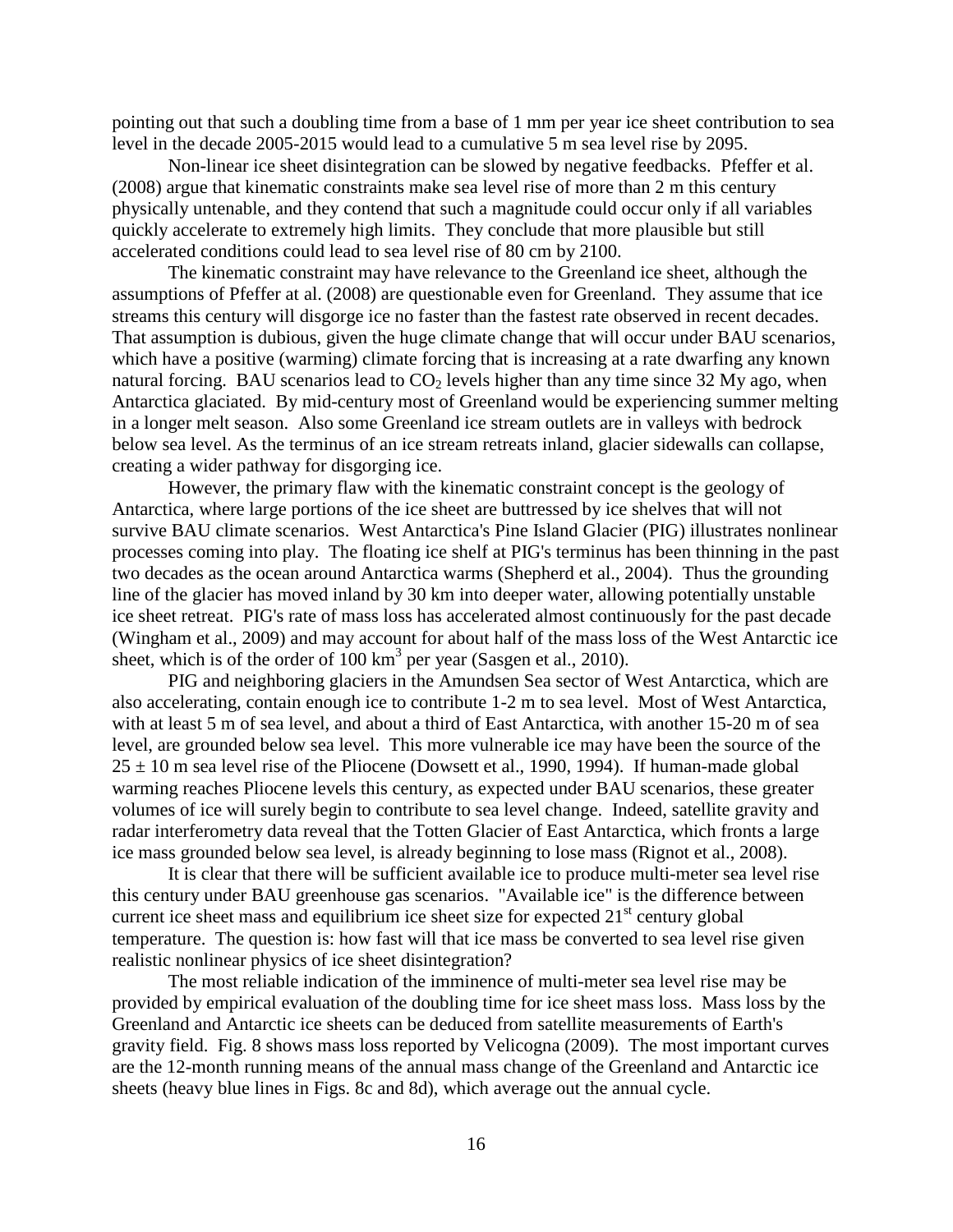These data records are too short to provide a reliable evaluation of the doubling time, but, such as they are, they yield a best fit doubling time for annual mass loss of 5-6 years for both Greenland and Antarctica., consistent with the approximate doubling of annual mass loss in the period 2003-2008. There is substantial variation among alternative analyses of the gravity field data (Sorensen and Forsberg, 2010), but all analyses have an increasing mass loss with time, providing at least a tentative indication that long-term ice loss mass will be non-linear.

We conclude that available data for the ice sheet mass change are consistent with our expectation of a non-linear response, but the data record is too short and uncertain to allow quantitative assessment. The opportunity for assessment will rapidly improve in coming years if high-precision gravity measurements are continued.

Finally, we note the existence of a strong negative feedback described by Hansen (2009) that comes into play when the rate of sea level rise approaches the order of a meter per decade. Such an iceberg discharge rate temporarily overwhelms greenhouse warming, cooling high latitude atmosphere and ocean mixed layer below current levels. Ice sheet mass loss may slow in response to this cooling, but, as described qualitatively by Hansen (2009), it will be no consolation to humans. Stronger storms driven by increased latitudinal temperature gradients, combined with multi-meter sea level rise, will produce global havoc.

### **7. Summary Discussion**

Paleoclimate records can help reveal likely consequences of a given level of global warming. However, we suggest that there have been some substantial misinterpretations about the level of global warming required to initiate large climate impacts.

Discussions of potential sea level change often assume that prior interglacial periods were much warmer than today. For example, from "Sea-Level Rise and Variability: Synthesis and Outlook for the Future" (Church et al., 2010): "The climatic conditions most similar to those expected in the latter part of the  $21<sup>st</sup>$  century occurred during the last interglacial, about 125000 years ago. At that time, some paleodata (Rohling et al., 2008) suggest rates of sea-level rise perhaps as high as  $1.6 \pm 0.8$  m/century and sea level about 4-6 m above present-day values (Overpeck et al., 2006), with global temperature about 3-5°C higher than today (Otto-Bliesner et al., 2006)." Rohling et al. (2008) begin their paper "The last interglacial period, Marine Isotope Stage (MIS) 5e, was characterized by global mean surface temperature at least 2°C warmer than present (Otto-Bliesner et al., 2006)." However, the referenced Otto-Bliesner work is a climate model study and in fact the model does not actually yield global mean warming of 3-5°C, or 2°C, or even 1°C (Otto-Bliesner, 2006; Otto-Bliesner, 2011 personal communication).

Estimates of temperature in the Eemian and other periods should be based mainly on observations. As we show, observations suggest that moderate global warming above the Holocene level will have large effects at high latitudes and on global sea level.

Milankovic climate oscillations, the glacial-interglacial climate changes driven primarily by perturbations of Earth's orbit about the sun, allow extraction of our most accurate knowledge of equilibrium climate sensitivity. Paleoclimate records for changes of long-lived greenhouse gases and ice sheet area determine a global climate forcing, from which a fast-feedback climate sensitivity can be extracted, including the effects of changing water vapor, clouds, aerosols and sea ice cover. But the changes of ice sheet area and long-lived greenhouse gases in Milankovic climate oscillations are themselves slow climate feedbacks in response to perturbations of Earth's orbit that alter the seasonal and geographical distribution of sunlight. The fact that both fast and slow climate feedbacks are amplifying feedbacks and substantial in magnitude accounts for the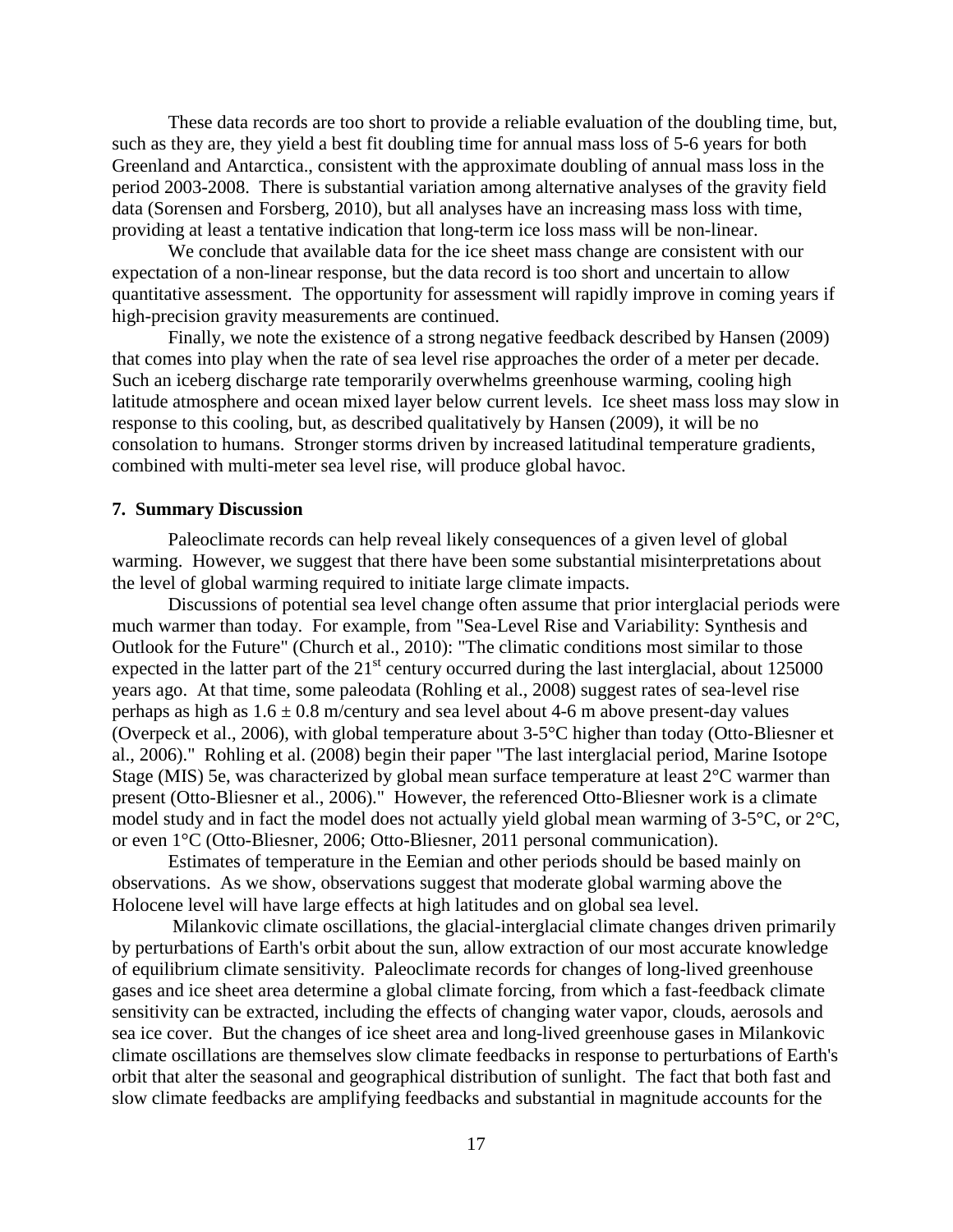remarkably high sensitivity of Earth's climate to the weak Milankovitch perturbations. We have discussed this topic extensively elsewhere (Hansen et al., 2008).

Our discussion here will focus not on equilibrium climate response, but rather the timedependent climate response to human-made climate forcing. Paleoclimate data include no known analog to the human-made climate forcing, which is a strong positive (warming) forcing that is so rapid that the planet is out of energy balance today. However, paleoclimate data and satellite observations together yield valuable insights about likely climate effects.

#### *a. Global temperature in prior warm periods*

Ice cores and ocean cores are valuable complementary sources of climate information. Fig. 4 shows that they provide similar pictures of Milankovic glacial cycles, with one exception. Ice cores suggest that the Eemian and Holsteinian interglacials were warmer than the Holocene by 2°C or more. In contrast, ocean cores suggest that these earlier interglacials were warmer than the Holocene by at most one degree, perhaps by only tenths of a degree Celsius.

Ocean cores and ice cores each are limited as a measure of global temperature change. Ocean cores suffer from ambiguity in the contributions of ice volume and temperature. We use the global stack of ocean cores of Zachos et al. (2001), which gives greatest weight to Pacific Ocean deep water, to minimize effects of spatial and temporal variability.

Ocean cores have a systematic difficulty as a measure of temperature change when the deep ocean temperature approaches the freezing point, as quantified by Waelbroeck et al. (2002). However, by using the known surface temperature change between the last glacial maximum and the Holocene for empirical calibration, we maximize (i.e., we tend to exaggerate) the ocean core estimate of global surface warming during warmer interglacials relative to the Holocene.

Ice cores and ocean cores have uncertainty due to variability of measurement location. However, plausible changes of ice sheet altitude cannot account for discrepancies in Fig. 4. And the interglacial location of deep water formation around Antarctica, which affects deep Pacific Ocean temperature, is limited by the Antarctic geography and is unlikely to be far removed during slightly warmer interglacial periods.

Fig. 4 provides unambiguous discrimination between ice and ocean core measures of global temperature change. Climate sensitivity cannot vary much from one interglacial period to another. The climate forcings are known accurately. Ocean core temperatures give a consistent climate sensitivity for the entire 800,000 years. In contrast, the ice core temperature (Fig. 4a) leads to the illogical result that climate sensitivity depends on time.

We conclude that the ocean core data are correct in indicating that global temperature was only slightly higher in the Eemian and Holsteinian interglacial periods than in the Holocene, at most by about 1°C, but probably by only several tenths of a degree Celsius. Large Eemian warming occurred in Antarctica, but global warming was modest.

### *b. Phase change feedback mechanisms*

Polar warmth during the Eemian was not limited to Antarctica. Central Greenland during the Eemian was 5°C warmer than in the Holocene (NGRIP, 2004).

Glacial-interglacial global temperature change is almost entirely accounted for by greenhouse gas and surface albedo changes, as shown by Fig. 4. Milankovic orbital parameters are a prime instigator of changes in those two forcings, but the additional direct effect of changes in the seasonal/geographical distribution of sunlight is modest. The direct reason that both poles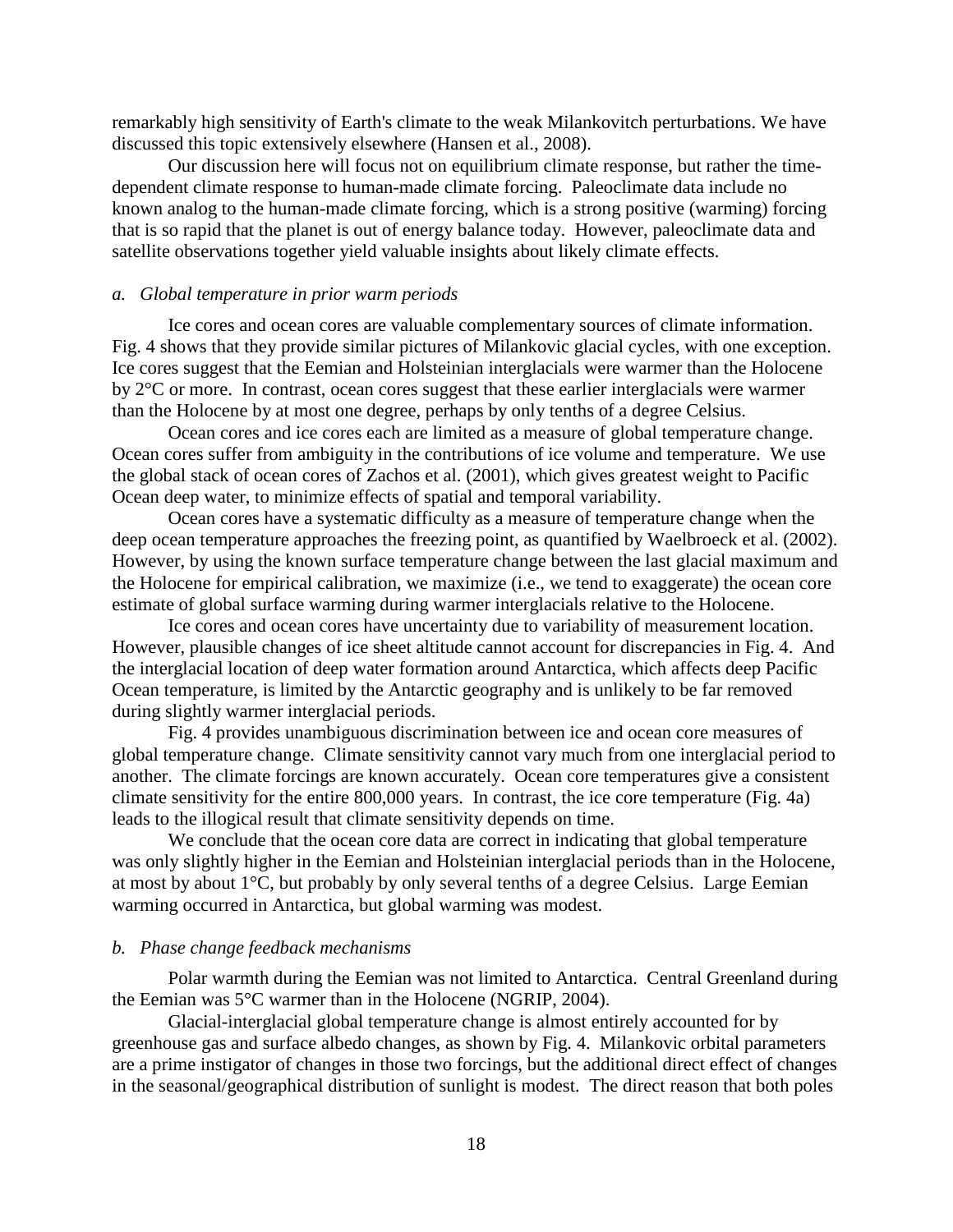were so warm in the Eemian, and sea level was high, is because the global mean temperature was slightly higher in the Eemian than it has been in the Holocene.

There is a simple explanation for why the Eemian and Holsteinian were only marginally warmer than the Holocene and yet had (both) poles several degrees Celsius warmer. Earth at peak Holocene temperature is poised such that additional warming instigates large amplifying high-latitude feedbacks. Mechanisms on the verge of being instigated include loss of Arctic sea ice, shrinkage of the Greenland ice sheet, loss of Antarctic ice shelves, and shrinkage of the Antarctic ice sheets. These are not runaway feedbacks, but together they strongly amplify the impacts in polar regions of a positive (warming) climate forcing.

Augmentation of peak Holocene temperature by even  $1^{\circ}$ C would be sufficient to trigger powerful amplifying polar feedbacks, leading to a planet at least as warm as in the Eemian and Holsteinian periods, making ice sheet disintegration and large sea level rise inevitable.

Empirical evidence supporting these assertions abounds. Global temperature increased 0.5°C in the past three decades (Hansen et al., 2010) to a level comparable to the prior Holocene maximum, or a few tenths of a degree higher. Satellite observations reveal rapid reduction of Arctic sea ice (Stroeve et al., 2007) and surface melt on a large growing portion of the Greenland ice sheet (Steffen et al., 2004; Tedesco et al., 2011).

Arctic response to human-made climate forcing is more apparent than Antarctic change, because the response time is quicker due to the large proportion of land area and Greenland's temperature, which allows a large expansion of the area with summer melting.

However, we must expect ice sheet mass balance changes will occur simultaneously in both hemispheres. Why? Because ice sheets in both hemispheres were in near-equilibrium with Holocene temperatures. That is probably why both Greenland and Antarctica began to shed ice in the past decade or so, because global temperature is just rising above the Holocene level.

Ice sheet disintegration in Antarctica depends on melting the underside of ice shelves as the ocean warms, a process well underway at the Pine Island glacier (Scott et al., 2009). The glacier's grounding line has retreated inland by tens of kilometers (Jenkins et al., 2010) and thinning of the ice sheet has spread inland hundreds of kilometers (Wingham et al., 2009).

# *c. Linear versus non-linear ice sheet disintegration*

The asymmetry of glacial-interglacial climate cycles, with rapid warming and sea level rise in the warming phase and a slower descent into ice ages, suggests that amplifying feedbacks can make the "wet" ice sheet disintegration process relatively rapid (Hansen et al., 2007). But how rapid?

Paleoclimate records include cases in which sea level rose several meters per century, even though known natural positive forcings are much smaller than the human-made forcing. This implies that ice sheet disintegration can be a highly nonlinear process.

We suggest that a nonlinear process spurred by an increasing forcing and amplifying feedbacks is better characterized by the doubling time for the rate of mass disintegration, rather than a linear rate of mass change. If the doubling time is as short as a decade, multi-meter sea level rise could occur this century. Observations of mass loss from Greenland and Antarctica are too brief for significant conclusions, but they are not inconsistent with a doubling time of a decade or less. The picture will become clearer as the measurement record lengthens.

What constraints or negative feedbacks might limit nonlinear growth of ice sheet mass loss? An ice sheet sitting primarily on land above sea level, such as most of Greenland, may be limited by the speed at which it can deliver ice to the ocean via outlet glaciers. But much of the West Antarctic ice sheet, resting on bedrock below sea level, is not so constrained.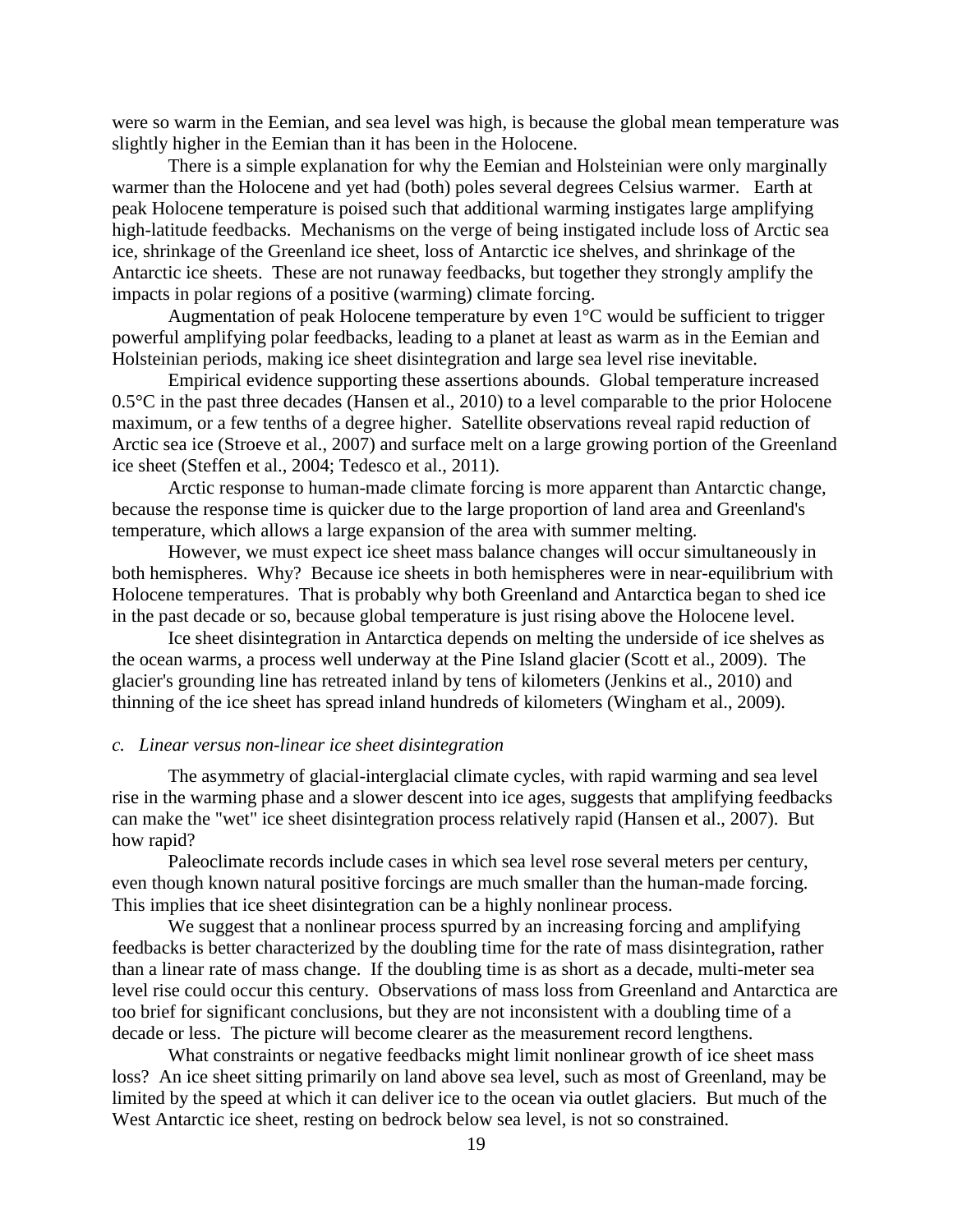Hansen (2009) points out a negative feedback that comes into play as ice discharge approaches a level of the order of a meter per decade: cooling of the upper ocean by the ice. That negative feedback would be cold comfort. The high latitude cooling and low latitude warming would drive more powerful mid-latitude cyclonic storms, including more frequent cases of hurricane force winds. Such storms, in combination with rapidly rising sea level, would be disastrous for many of the great world cities and devastating for the world's economic wellbeing and cultural heritage.

# *d. Scenarios and predictions*

Predictions of future sea level change are inherently difficult because, we assert, ice sheet disintegration is fundamentally a non-linear process. However, in addition, the climate forcing scenario is uncertain. When predictions are made, or statements that can be construed as predictions, it is important to be clear what climate forcing scenario is being considered.

IPCC BAU (business-as-usual) scenarios assume that greenhouse gas emissions will continue to increase, with the nations of the world burning most of the fossil fuels including unconventional fossil fuels such as tar sands.

An alternative extreme, one that places a substantial rising price on carbon emissions, would have  $CO<sub>2</sub>$  emissions beginning to decrease within less than a decade, as the world moves on energy systems beyond fossil fuels, leaving most of the remaining coal and unconventional fossil fuels in the ground. In this extreme scenario, let's call it fossil fuel phase-out (FFPO),  $CO<sub>2</sub>$ would rise above 400 ppm but begin a long decline by mid-century (Hansen et al., 2008).

The European Union  $2^{\circ}$ C scenario, call it EU2C, falls in between these two extremes.

BAU scenarios result in global warming of the order of 3-6°C. It is this scenario for which we assert that multi-meter sea level rise on the century time scale are not only possible, but almost dead certain. Such a huge rapidly increasing climate forcing dwarfs anything in the peleoclimate record. Antarctic ice shelves would disappear and the lower reaches of the Antarctic ice sheets would experience summer melt comparable to that on Greenland today.

The other extreme scenario, FFPO, does not eliminate the possibility of multi-meter sea level rise, but it leaves the time scale for ice sheet disintegration very uncertain, possibly very long. If the time scale is several centuries, then it may be possible to avoid large sea level rise by decreasing emissions fast enough to cause atmospheric greenhouse gases to decline in amount.

What about the intermediate scenario, EU2C? We have presented evidence in this paper that prior interglacial periods were less than 1°C warmer than the Holocene maximum. If we are correct in that conclusion, the EU2C scenario implies a sea level rise of many meters. It is difficult to predict a time scale for the sea level rise, but it would be dangerous and foolish to take such a global warming scenario as a goal.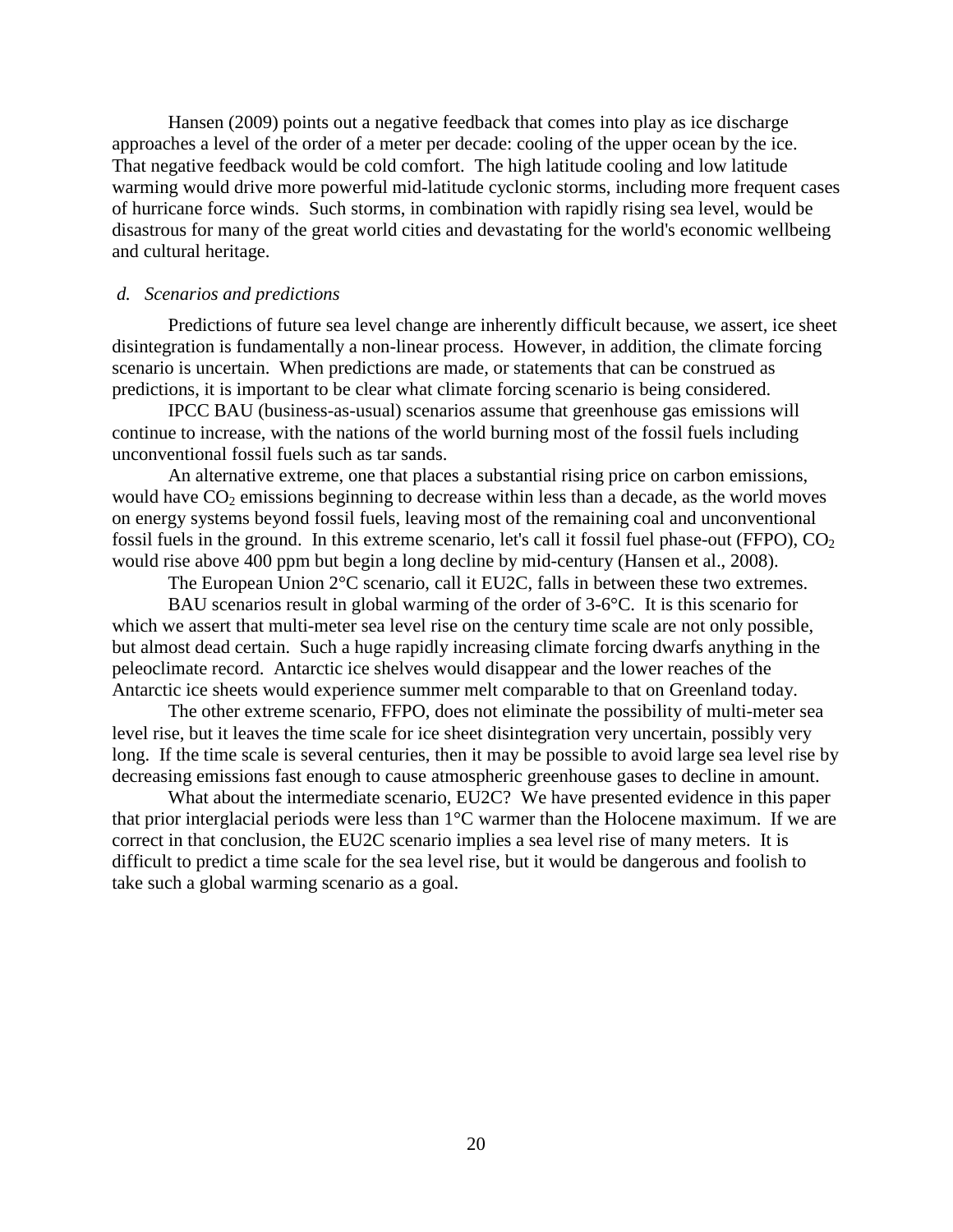# **References**

Alley, R.B., 2010: Ice in the hot box—What adaptation challenges might we face? 2010 AGU Fall Meeting, December 17, U52A-02.

Berner, R.A., 2004: *The Phanerozoic Carbon Cycle: CO<sub>2</sub> and O<sub>2</sub>. Oxford Univ. Press, 150 pp.* 

Berner, R.A., K. Caldeira, 1997: The need for mass balance and feedback in the geochemical carbon cycle, *Geology,* **25**, 955-956.

Bintanja, R., R.S.W. van de Wal, J. Oerlemans, 2005: Modelled atmospheric temperatures and global sea levels over the past million years, *Nature*, **437**, 125-128.

Blakey, R., 2008: Global paleogeographic views of Earth history – Late Precambrian to Recent, http://jan.ucc.nau.edu/~rcb7/globaltext2.html

Charney, J.G., A. Arakawa, D.J. Baker, B. Bolin, R.E. Dickenson, R.M. Goody, C.E. Leith, H.M. Stommel, C.I. Wunsch, 1979: *Carbon Dioxide and Climate: A Scientific Assessment*, Natl. Acad. Sci. Press, Washington, DC, 33 pp.

Church, J.A. and 12 co-authors, 2010: Sea-level rise and variability: synthesis and outlook for the future, in *Understanding Sea-Level Rise and Variability*, Ed. J.A. Church, P.L. Woodworth, T. Aarup, W. S. Wilson, Blackwell Publ. Ltd.

Dowsett, H. J., and T. Cronin, 1990: High eustatic sea level during the middle Pliocene: Evidence from the southeastern U.S. Atlantic coastal plain, *Geology*, **18**, 435-438.

Dowsett, H., R. Thompson, J. Barron, T. Cronin, F. Fleming, S. Ishman, R. Poore, D. Willard and T. Holtz Jr.**,** 1994: Joint investigations of the Middle Pliocene climate I: PRISM paleoenvironmental reconstructions, *Global and Planetary Change*, **9**, 169-195.

Dowsett, H., J. Barron and R. Poore, 1996: Middle Pliocene sea surface temperatures: a global reconstruction *Mar. Micropaleontol.* **27,** 13–26.

Dowsett, H. J., J. A. Barron, R. Z. Poore, R. S. Thompson, T. M. Cronin, S. E. Ishman, and D. A. Willard (1999), Middle Pliocene paleoenvironmental reconstruction: PRISM2, U.S. Geol. Surv. Open File Rep., 99-535. (Available at http://pubs.usgs.gov/openfile/of99-535)

Dowsett, H.J., M.M. Robinson, K.M. Foley, 2009: Pliocene three-dimensional global ocean temperature reconstruction, *Clim. Past*, **5**, 769-783.

Edmond, J.M., Y. Huh, 2003: Non-steady state carbonate recycling and implications for the evolution of atmospheric  $P_{CO2}$ . *Earth & Plan. Sci. Lett.*, **216**, 125-139.

Grinsted, A., J.C. Moore, S. Jevrejeva, 2010: Reconstructing sea level from paleo and projected temperatures 200 to 2100 AD, *Clim. Dyn.*, **34**, 461-472.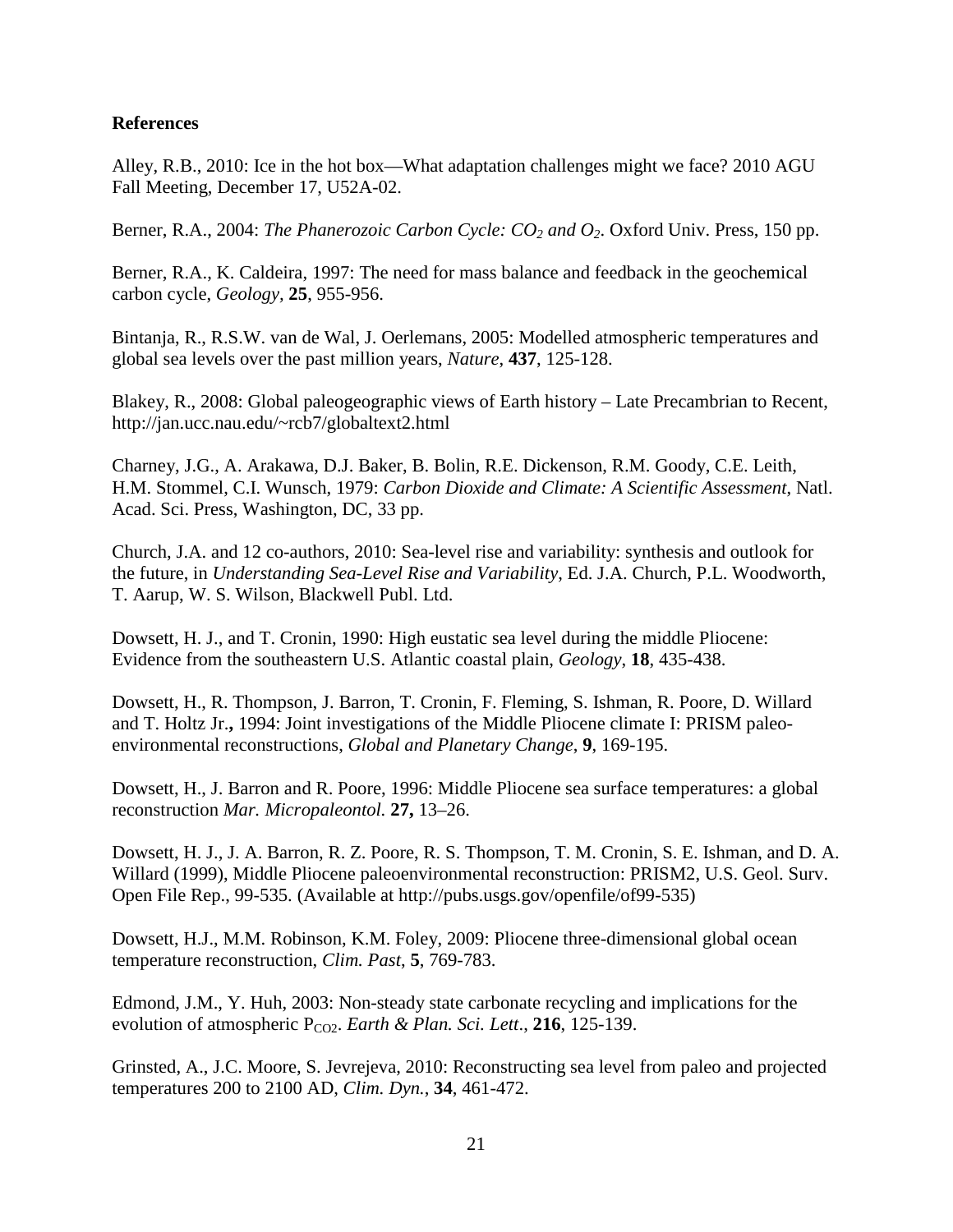Hansen, J., D. Johnson, A. Lacis, S. Lebedeff, P. Lee, D. Rind, G. Russell, 1981: Climate impact of increasing atmospheric carbon dioxide, *Science*, **213**, 957-966.

Hansen, J., A. Lacis, D. Rind, G. Russell, P. Stone, R. Ruedy, J. Lerner, 1984: Climate sensitivity: Analysis of feedback mechanisms. *Climate Processes and Climate Sensitivity*, *Geophysical Monograph* **29**, *Maurice Ewing* Volume **5**.

Hansen, J., M. Sato, R. Ruedy, A. Lacis, and V. Oinas, 2000: Global warming in the twenty-first century: An alternative scenario, *Proc. Natl. Acad. Sci. U. S. A*., **97**, 9875– 9880.

Hansen, J.E., 2005: A slippery slope: How much global warming constitutes "dangerous anthropogenic interference"? An editorial essay. *Climatic Change*, **68**, 269-279.

Hansen, J., M. Sato, R. Ruedy, K. Lo, D.W. Lea, M. Medina-Elizade, 2006: Global temperature change, *Proc. Nat. Acad. Sci.*, **103**, 14288-14293.

Hansen, J.E., 2007: Scientific reticence and sea level rise. *Environ. Res. Lett.*, **2**, 024002 (6 pp.)

Hansen, J., M. Sato, R. Ruedy, *et al.,* 2007: Dangerous human-made interference with climate: a GISS modelE study, *Atmos. Chem. & Phys*., **7**, 2287-2312.

Hansen, J., M. Sato, P. Kharecha, G. Russell, D.W. Lea, M. Siddall. 2007, Climate change and trace gases, *Phil. Trans. Roy. Soc.,* **A 365**, 1925-1954.

Hansen, J., M. Sato, P. Kharecha, D. Beerling, R. Berner, V. Masson-Delmotte, M. Pagani, M. Raymo, D.L. Royer, and J.C. Zachos, 2008: Target atmospheric  $CO_2$ : where should humanity aim? *Open Atmos. Sci. J.*, **2**, 217-231.

Hansen, J., 2009: *Storms of My Grandchildren: The Truth about the Coming Climate Catastrophe and Our Last Chance to Save Humanity.* Bloomsbury, 304 pp.

Hansen, J., R. Ruedy, M. Sato, K. Lo, 2010: Global surface temperature change, *Rev. Geophys*., **48**, RG4004 (29 pp.)

Haug, G.H. and R. Tiedmann, 1998: Effect of the formation of the Isthmus of Panama on Atlantic Ocean thermohaline circulation, *Nature*, **393**, 673-676.

Hewitt, C.D., J.F.B. Mitchell, 1997: Radiative forcing and response of a GCM to ice age boundary consitions: cloud feedback and climate sensitivity, *Clim. Dyn.,* **13**, 821-834.

Intergovernmental Panel on Climate Change (IPCC), *Climate Change 2001: The Scientific Basis,*  Houghton, J.T., Y. Ding*,* D.J. Griggs, *et al.* (eds., Cambridge University Press, 881 pp.

Intergovernmental Panel on Climate Change (IPCC), *Climate Change 2007: The Physical Science Basis*, S. Solomon, Q. Dahe, M. Manning, et al. (eds., Cambridge Univ. Press, 996 pp.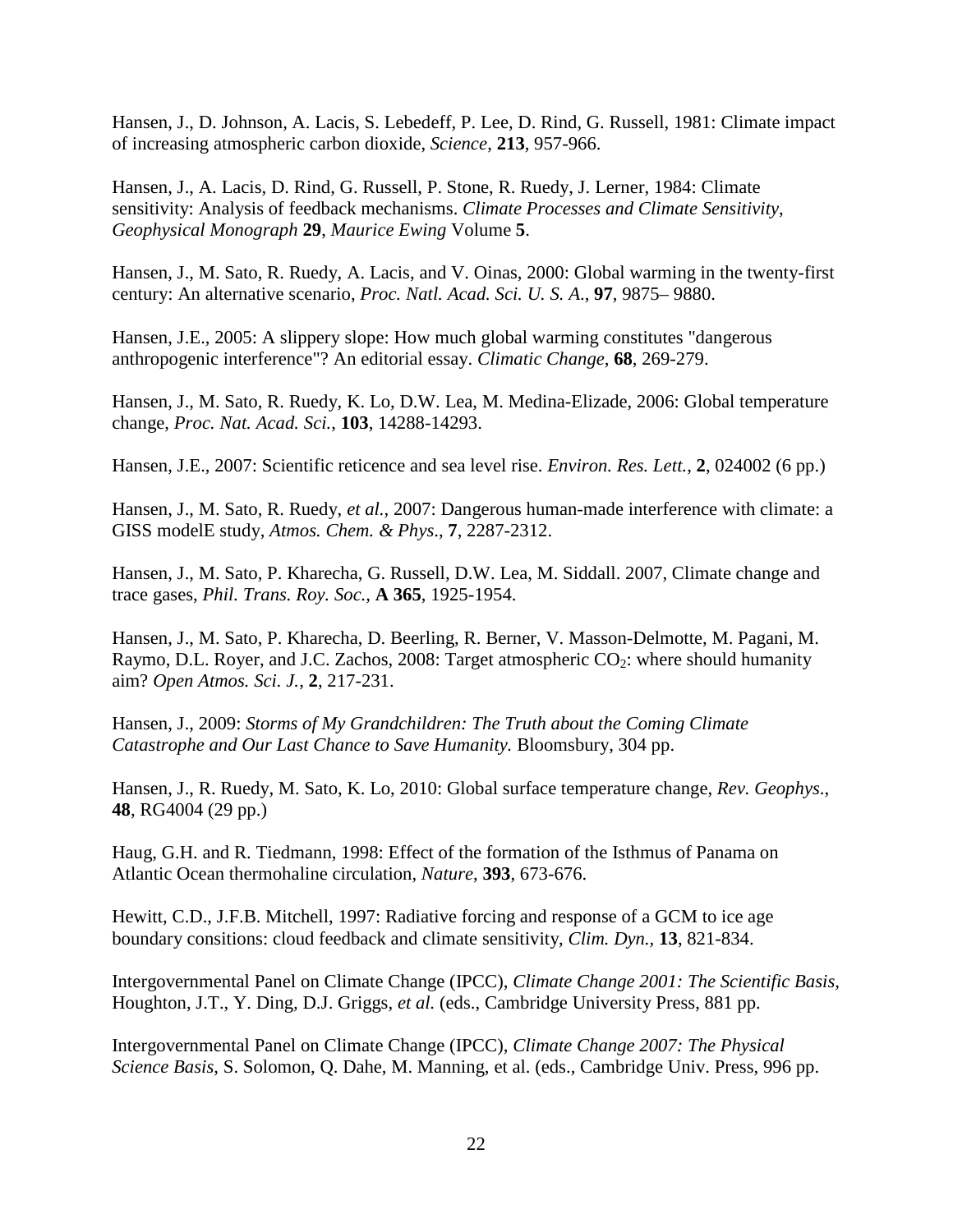Jenkins, A., P. Dutrieux, S.S. Jacobs, S.D. McPhail, J.R. Perrett, A.T. Webb and D. White, 2010: Observations beneath Pine Island Glacier in West Antarctica and implications for its retreat, Nature Geoscience 3, 468 - 472

Jouzel, J., V. Masson-Delmotte, O. Cattani, *et al*., 2007: Orbital and millennial Antarctic climate variability over the past 800,000 years, *Science*, **317**, 793-796.

Kumar, P, X. Yuan, M.R. Kumar, R. Kind, X. Li, R.K. Chadha, 2007: The rapid drift of the Indian tectonic plate. *Nature*, **449**, 894-897.

Lea, D.W., D.K. Pak, and H.J. Spero, 2000: Climate impact of late Quaternary equatorial Pacific sea surface temperature variations, *Science,* **289**, 1719-1723.

Lea, D.W. D.K. Pak, C.L. Belanger, H.J. Spero, M.A. Hall, N.J. Shackleton, 2006: Paleoclimate history of Galapagos surface waters over the last 135,000 years, *Quaternary Science Reviews*, **25**, 1152-1167.

Lorius, C., J. Jouzel, D. Raymond, J. Hansen, H. Le Treut, 1990: The ice-core record: climate sensitivity and future greenhouse warming, *Nature,* **347**, 139-145.

Loulergue, L., A. Schilt, R. Spahni, V. Masson-Delmotte, T. Blunier, B. Lemieux, J.-M. Barnola, D. Raynaud, T.F. Stocker, J. Chappelaz, 2008, Orbital and millennial-scale features of atmospheric CH4 over the past 800,000 years. *Nature*, **453**, 383-386.

Lunt, D.J., A.M. Haywood, G.A. Schmidt, U. Salzmann, P.J. Valdes, H.J. Dowsett, 2010: Earth system sensitivity inferred from Pliocene modeling and data, *Nature Geosci.*, **3**, 60-64.

Luthi, D., M. Le Floch, B. Bereiter, *et al.*, 2008: High-resolution carbon dioxide concentration record 650,000-800,000 years before present, *Nature*, **453**, 379-382.

Markwick, P.J., 1998: Fossil crocodilians as indicators of Late Cretaceous and Cenozoic climates: implications for using paleontological data in reconstructing palaeoclimate. *Palaeogeog., Palaeoclim., Palaeoecol.*, **137**, 205-271, loi:10.1016/S0031-0182/(97)00108-9

Masson-Delmotte, V., B. Stenni, K. Pol, *et al.,* 2010: EPICA Dome C record of glacial and interglacial intensities, *Quat. Sci. Rev*., **29**, 113-128.

Medina-Elizade, M. and D.W. Lea, 2005: The mid-Pleistocene transition in the tropical Pacific, *Science*, **310**, 1009-1012.

NGRIP (North Greenland Ice Core Project), 2004: High resolution record of Northern Hemisphere climate extending into the last interglacial period, *Nature*, **431**, 147-151. <http://www.ncdc.noaa.gov/paleo/icecore/greenland/ngrip/ngrip-data.html>

Otto-Bliesner, B.L., S.J. Marshall, J.T. Overpeck, G.H. Miller, A. Hu, CAPE Last Interglacial Project members, 2006: Simulating Arctic climate warmth and icefield retreat in the Last Interglaciation, *Science,* **311,** 1751-1753.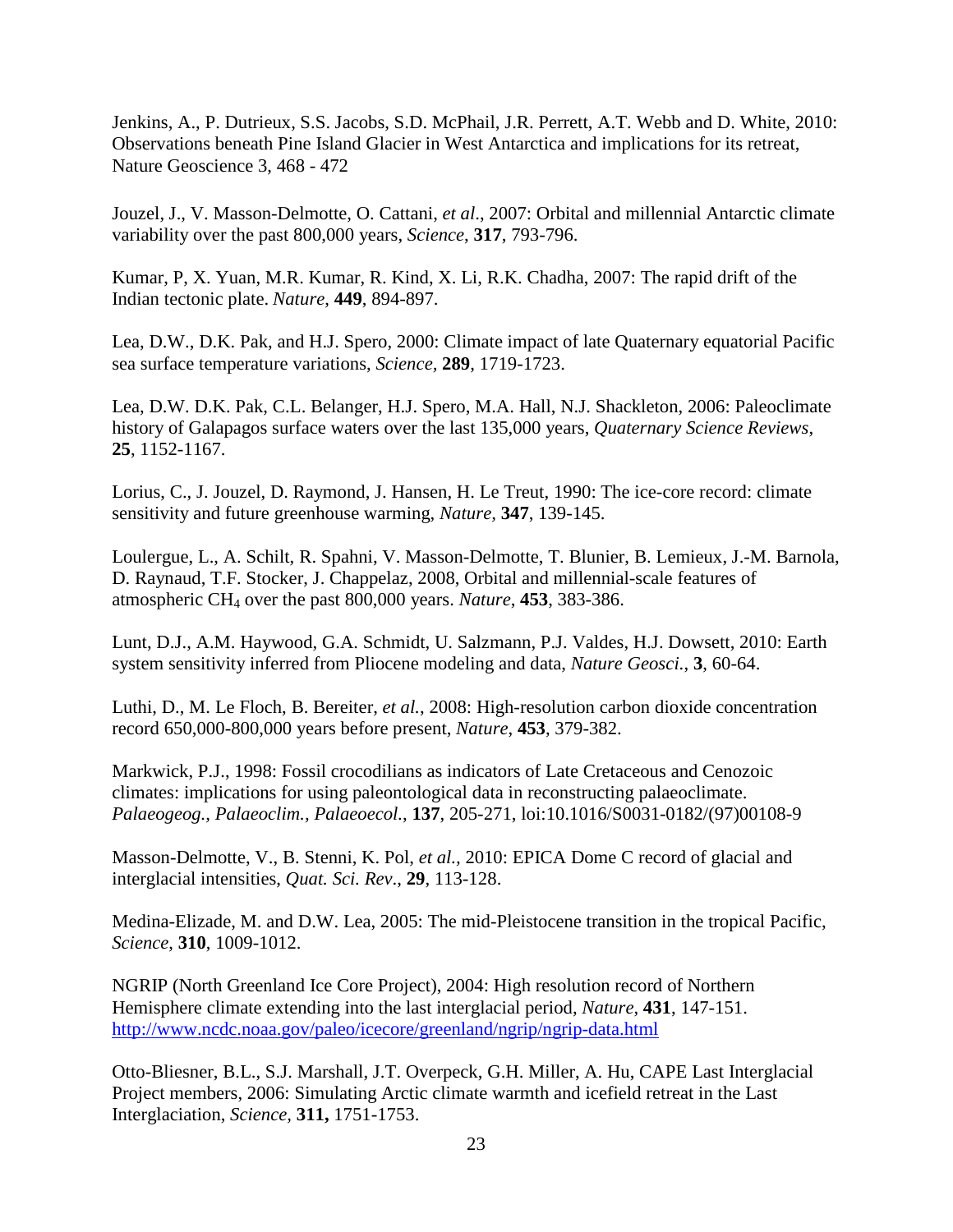Overpeck, J.T., B.L. Otto-Bliesner, G.H. Miller, D.R. Muhs, R.B. Alley, J.T. Kiehl, 2006: Paleoclimatic Evidence for future ice-sheet instability and rapid sea-level rise, *Science,* **311,** 1747-1750*.*

Patriat, P., H. Sloan, D. Saunter, 2008: From slow to ultraslow: A previously undetected event at the Southwest Indian Ridge at ca. 24 Ma. Geology, **36,** 207-210.

Pfeffer, W.T., J.T. Harper, and S. O'Neel, 2008: Kinematic constraints on glacier contributions to 21st century sea level rise, *Science*, **321**, 1340-1343.

Rahmstorf, S., 2007: A semi-empirical approach to projecting future sea-level rise, *Science*, **315**, 368-370.

Raymo, M.E., B. Grant, M. Horowitz, G.H. Rau, 1996:Mid-Pliocene warmth: stronger greenhouse and stronger conveyor, *Mar. Micropaleontol.*, **27**, 313-326.

Rignot, E., J.L. Bamber, M.R. van den Broeke, C. Davis, Y. Li, W.J. van de Berg, E. van Meijgaard, 2008: Recent Antarctic ice mass loss from radar interferometry and regional climate modeling, *Nature Geosci.*, **1**, 106-110.

Rohling, E.J., K. Grant, Ch. Hemleben, M. Siddall, B.A.A. Hoogakker, M. Bolshaw, M. Kucera, 2008: High rates of sea-level rise during the last interglacial period, *Nature Geosci.*, **1**, 38-42.

Sackmann, I-J, A.I. Boothroyd, K.E. Kraemer, 1993: Our sun III. Present and future, *Astrophys. J.*, **418**, 457-468.

Saraswat, R., R. Nigam, S. Weldeab, A. Mackensen, and P.D. Naidu, 2005: A first look at past sea surface temperatures in the equatorial Indian Ocean from Mg/Ca in foraminifera, *Geophys. Res. Lett.*, **32**, L24605 (4 pp.)

Sasgen, I., Z. Martinec, and J. Bamber, 2010: Combined GRACE and InSAR estimate of West Antarctic ice mass loss, *J. Geophys. Res.*, **115**, F04010, doi:10.1029/2009JF001525.

Schneider, S.H., and M.D. Mastrandrea, 2005: Probabilistic assessment of "dangerous" climate change and emissions pathways, *Proc. Nat. Acad. Sci.*, **102**, 15728-15735.

Scott, J.B.T., G.H. Gudmundsson, A.M. Smith, R.G. Bingham, H.D. Pritchard, D.G. Vaughan D.G., 2009: [Increased rate of acceleration on Pine Island Glacier strongly coupled to changes in](http://www.the-cryosphere.net/3/125/2009/tc-3-125-2009.html)  [gravitational driving stress,](http://www.the-cryosphere.net/3/125/2009/tc-3-125-2009.html) *The Cryosphere,* **3,** 125–131.

Shakun, J.D. and A.E. Carlson, 2010: A global perspective on Last Glacial Maximum to Holocene climate change, *Quatern. Sci. Rev*., **29**, 1801-1816.

Shepherd, A., D. Wingham, E. Rignot, 2004: Warm ocean is eroding West Antarctic ice sheet. *Geophys. Res. Lett*., **31**, L23402 (4 pp.)